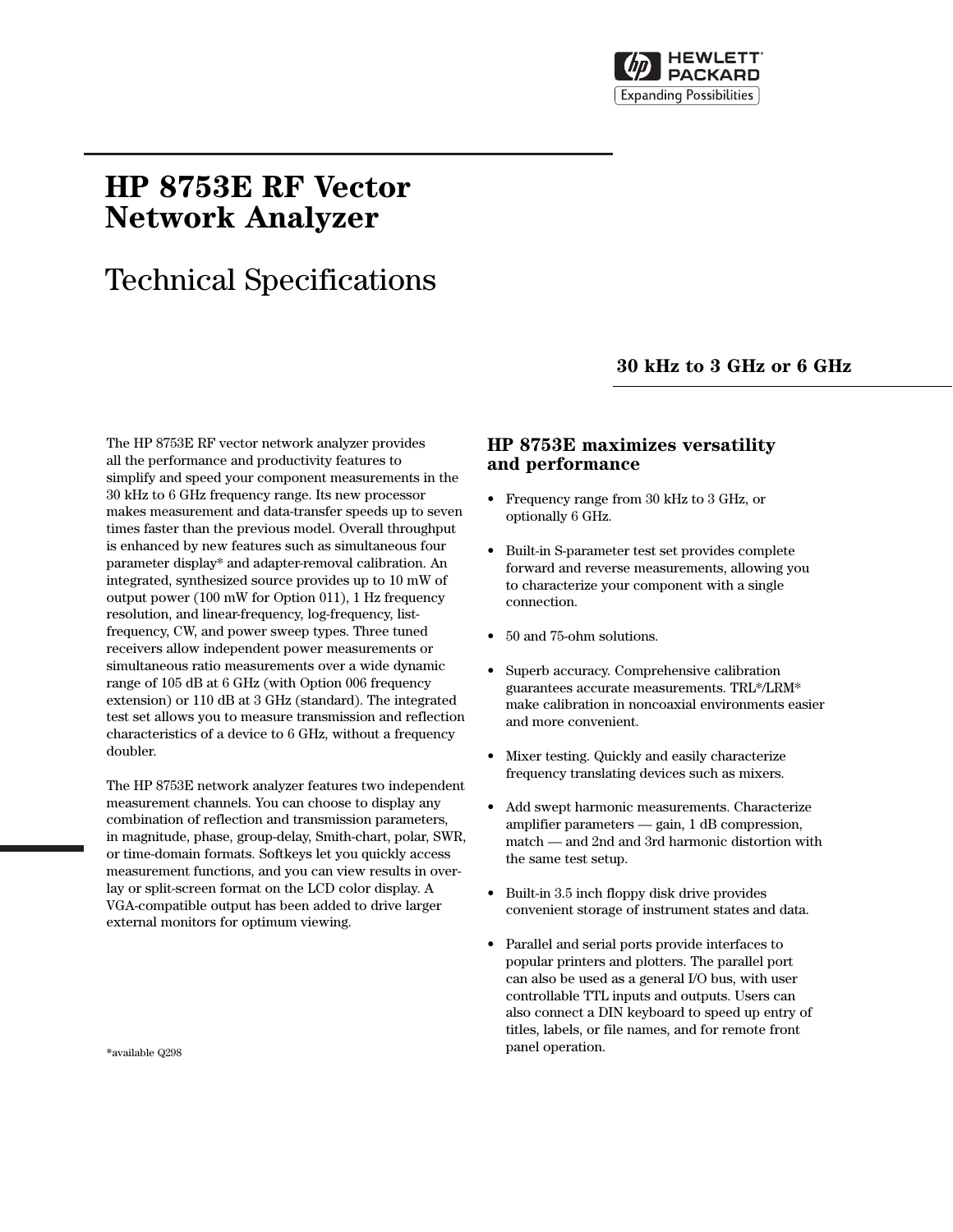### **Definitions and test conditions**

This document provides two types of performance information:

*Specifications* describe the instrument's warranted performance over the temperature range of  $23 \pm 3^{\circ}$  C, unless otherwise stated. Specifications for frequencies above 3 GHz do not apply to instruments with Option 075 (75-ohm impedance).

*Supplemental characteristics* are typical but nonwarranted performance parameters. These are denoted as "typical," "nominal," or "approximate."

### **Dynamic range**

*System dynamic range* is the noise level relative to a "through." It is calculated as the difference between the maximum receiver input level and the receiver's noise floor. System dynamic range applies to transmission measurements only, since reflection measurements are limited by directivity.

Noise floor is specified as the mean of the noise trace over frequency. A signal at this level would have a signal/noise power ratio of 3 dB. Noise floor is measured with the test ports terminated in loads, full two-port error correction (with 16 averages used during isolation), 10 Hz IF bandwidth (BW), maximum test port power, and no averaging during the measurement.

### **Measurement uncertainty**

Curves show the worst-case magnitude and phase uncertainty for reflection and transmission measurements, after a full two-port calibration (including isolation with an averaging factor of 16) using the specified cal kit, with 10 Hz IF bandwidth (BW) and no averaging.

*Calibration* is the process of measuring known standards from a calibration kit to characterize a network analyzer's systematic (repeatable) errors.

*Reflection measurement uncertainty* is plotted as a function of  $S_{11}$  (reflection coefficient, linear). The curves assume a one-port device  $(S_{21}=S_{12}=0)$ .

*Transmission measurement uncertainty* is plotted as a function of  $S_{21}$  (transmission gain/loss) in dB from the reference level. The curves assume that the device is well-matched  $(S_{11}=S_{22}=0)$ .

The reference level for HP 8753E measurements is –10 dBm test port power.

### **Measurement port characteristics**

*Corrected (residual)* indicates performance after error correction (calibration). It is determined by the quality of calibration standards and how well "known" they are, plus system repeatability, stability, and noise.

*Uncorrected (raw)* indicates intrinsic performance without error correction. This is related to the ultimate stability of a calibration.

### **Organization of data**

The information in this document is organized into the following sections. All data is subject to change.

### **System performance summary**

The measurement uncertainty curves and measurement port characteristics given for HP 8753E systems also apply to the HP 8753E with Options 006 and 011 and the HP 85047A test set (50-ohm), or the HP 8753E Option 011 with an HP 85046B test set (75-ohm).

### **Test-port output characteristics Test-port input characteristics**

Separate sections are provided for an HP 8753E (no Option 011), and HP 8753E with Option 011.

### **Supplemental characteristics**

### **HP 8753E test set specifications**

This section provides information on test sets that are available for use with the HP 8753E Option 011.

#### **HP 8753E accessories**

These sections contain information about calibration kits, cables, adapters, and other accessories.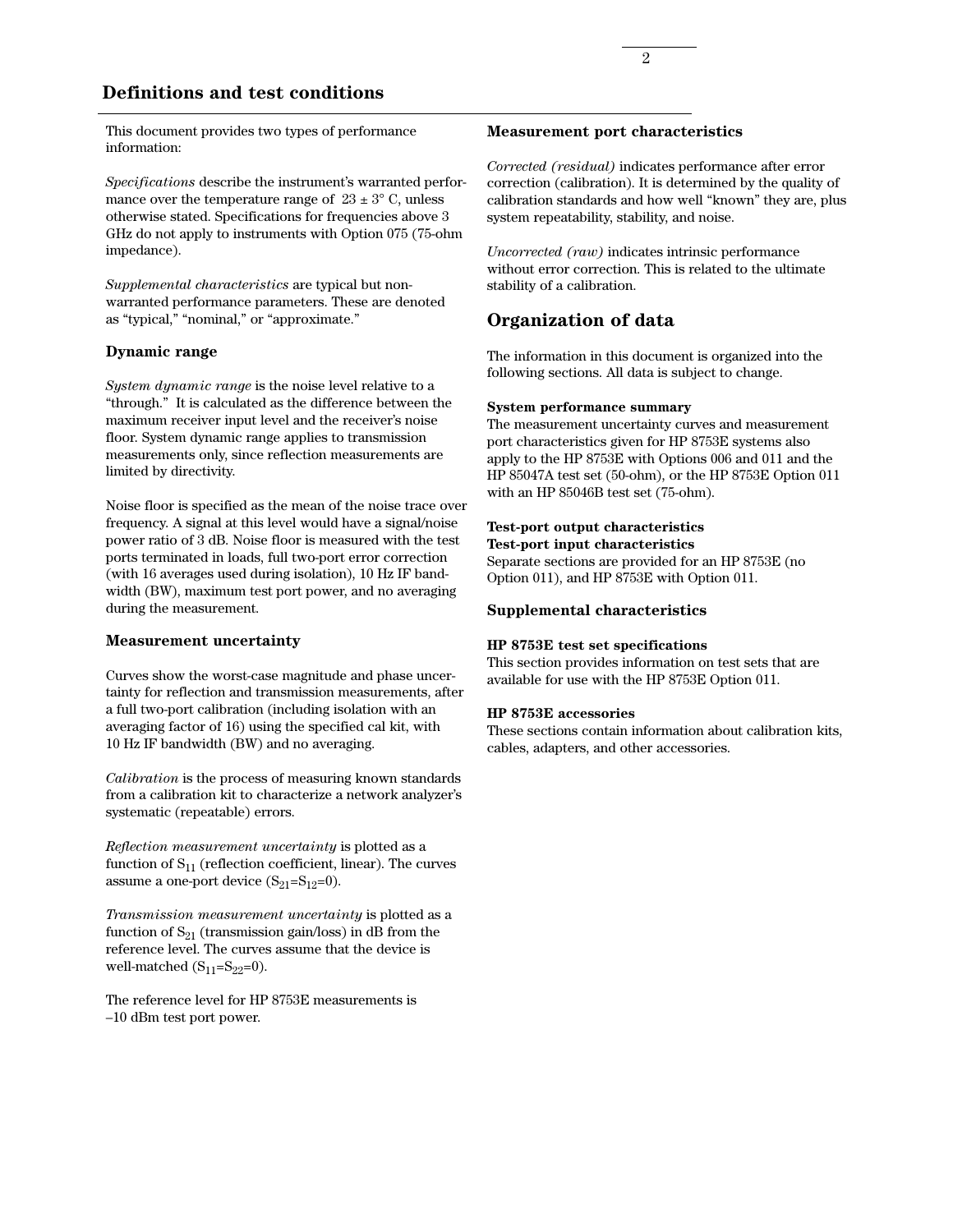### **System performance summary HP 8753E (50-ohm systems) 7-mm test ports**

The following specifications describe the system performance of the HP 8753E network analyzer with an integrated 50-ohm S-parameter test set configuration. System hardware includes the following:

| Network analyzer | HP 8753E Option 006 |
|------------------|---------------------|
| Calibration kit  | HP 85031B           |
| Test-port cables | <b>HP 11857D</b>    |

### **Dynamic range**

These specifications apply to transmission measurements in the 30 kHz to 6 GHz frequency range at 10 Hz IF BW with full two-port error correction. Dynamic range is limited by maximum receiver input level and the receiver's noise floor.

### **System dynamic range**

| 30 kHz to 300 kHz    | $100 \text{ dB}^{1,6}$ |
|----------------------|------------------------|
| 300 kHz to 1.3 GHz   | $110 \text{ dB}^2$     |
| $1.3$ GHz to $3$ GHz | 110 dB                 |
| 3 GHz to 6 GHz       | 105 dB                 |

### **Specified measurement uncertainty**3

The following graphs show the specified measurement uncertainty for the HP 8753E over the full frequency range using full two-port error correction.

### **Transmission measurements**



**Magnitude**

**Reflection measurements**4

HP8753E With HP85031B Calibration Kit



### **Measurement port characteristics**

The following specifications show the residual HP 8753E system uncertainties for uncorrected performance and after accuracy enhancement using full two-port error correction. These characteristics apply for an environmental temperature of  $25 \pm 5^{\circ}$  C, with less than 1° C deviation from the calibration temperature.

| <b>Frequency Range</b>                                |                 |                 |                |                |
|-------------------------------------------------------|-----------------|-----------------|----------------|----------------|
| <b>Corrected</b>                                      | 30 kHz-300 kHz5 | 300 kHz-1.3 GHz | 1.3 GHz-3 GHz  | 3 GHz- 6 GHz   |
| Directivity                                           | 55 dB           | 55 dB           | 51 dB          | 46 dB          |
| Source Match                                          | 55 dB           | 51 dB           | 49 dB          | 43 dB          |
| Load Match                                            | 55 dB           | 55 dB           | 51 dB          | 46 dB          |
| <b>Reflection tracking</b>                            | $\pm 0.001$ dB  | $±0.001$ dB     | $+0.005$ dB    | $+0.020$ dB    |
| Transmission tracking $\pm 0.008$ dB                  |                 | $\pm 0.006$ dB  | $\pm 0.009$ dB | $\pm 0.021$ dB |
| Uncorrected5                                          |                 |                 |                |                |
| Directivity                                           | 20 dB $*$       | 35 dB           | 30 dB          | 25 dB          |
| Source Match                                          | 18 dB**         | 16 dB           | 16 dB          | 14 dB          |
| <b>Load Match</b>                                     | 20 dB**         | 18 dB           | 16 dB          | 14 dB          |
| <b>Reflection tracking</b>                            | $+2.0$ dB       | ±1.5 dB         | $+1.5$ dB      | ± 2.5 dB       |
| Transmission tracking $\pm 2.0$ dB                    |                 | $±1.5$ dB       | $\pm 1.5$ dB   | ± 2.5 dB       |
| Crosstalk                                             | 90 dB           | 100dB           | 100dB          | 90 dB          |
| *15 dB, 30 kHz to 50 kHz<br>**10 dB, 30 kHz to 50 kHz |                 |                 |                |                |



#### **Phase**

HP8753E With HP85031B Calibration Kit



**Phase**

- 1. 90 dB, 30 kHz to 50 kHz.
- 2. 100 dB, 300 kHz to 16 MHz due to fixed spurs.<br>3. These measurement uncertainty curves utilize
- 3. These measurement uncertainty curves utilize an RSS model for the contribution of random errors such as noise, typical connector repeatabilities, and test set switch; with a worst-case model for the contributions of dynamic accuracy and residual systematic errors.
- 4. The graphs shown for reflection measurements apply to either a one-port device or a two-port device with more than 6 dB insertion loss.
- 5. Typical performance. 6. Typical below 300 kHz.
-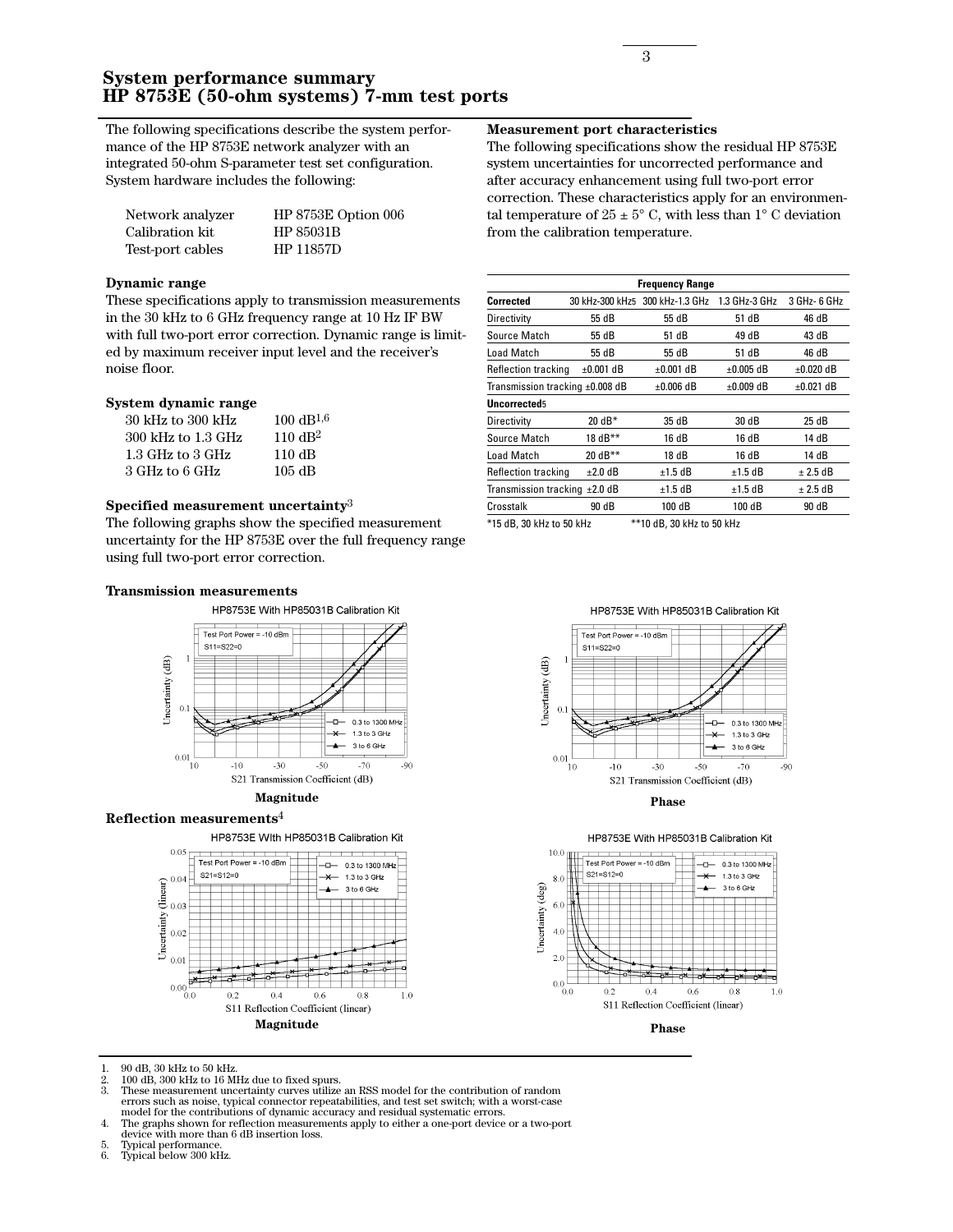The following specifications describe the system performance of the HP 8753E network analyzer with an integrated 50-ohm S-parameter test set configuration. System hardware includes the following:

| Network analyzer | HP 8753E Option 006 |
|------------------|---------------------|
| Calibration kit  | HP 85032B           |
| Test-port cables | <b>HP 11857D</b>    |

### **Dynamic range**

These specifications apply to transmission measurements in the 30 kHz to 6 GHz frequency range at 10 Hz IF BW with full two-port error correction. Dynamic range is limited by maximum receiver input level and the receiver's noise floor.

### **System dynamic range**

| 30 kHz to 300 kHz      | $100 \text{ dB}^{1,5}$ |
|------------------------|------------------------|
| $300$ kHz to $1.3$ GHz | $110 \text{ dB}^2$     |
| $1.3$ GHz to $3$ GHz   | 110 dB                 |
| 3 GHz to 6 GHz         | 105 dB                 |

### **Typical measurement uncertainty**3

The following graphs show the typical measurement uncertainty for the HP 8753E over the full frequency range using full two-port error correction.





### **Reflection measurements**4

HP8753E With HP85032B Calibration Kit



**Measurement port characteristics**

The following specifications show the residual HP 8753E system uncertainties for corrected performance after accuracy enhancement using full two-port error correction. These characteristics apply for an environmental temperature of  $25 \pm 5^{\circ}$  C, with less than 1° C deviation from the calibration temperature.

| <b>Frequency range</b>             |                                      |                 |                           |                |
|------------------------------------|--------------------------------------|-----------------|---------------------------|----------------|
| <b>Corrected</b>                   | 30 kHz-300 kHz5                      | 300 kHz-1.3 GHz | 1.3 GHz-3 GHz 3 GHz-6 GHz |                |
| Directivity                        | 50 dB                                | 50 dB           | 47 dB                     | 40 dB          |
| Source match                       | 49 dB                                | 42 dB           | 36 dB                     | 31 dB          |
| Load match                         | 50 dB                                | 50 dB           | 47 dB                     | 40 dB          |
| Reflection tracking $\pm 0.005$ dB |                                      | $\pm 0.009$ dB  | $\pm 0.019$ dB            | $\pm 0.070$ dB |
|                                    | Transmission tracking $\pm 0.014$ dB | $\pm 0.013$ dB  | $+0.026$ dB               | $\pm 0.065$ dB |



HP8753E With HP85032B Calibration Kit



1. 90 dB, 30 kHz to 50 kHz<br>2. 100 dB, 300 kHz to 16 M<br>3. These measurement und

2. 100 dB, 300 kHz to 16 MHz due to fixed spurs.

- 3. These measurement uncertainty curves utilize an RSS model for the contribution of random errors such as noise, typical connector repeatabilities, and test set switch; with a worst-case model for the contributions of dynamic accuracy and residual systematic errors.
- 4. The graphs shown for transmission measurements assume a well-matched device  $(S_{11} = S_{22} = 0)$ . device with more than 6 dB insertion loss.

5. Typical below 300 kHz.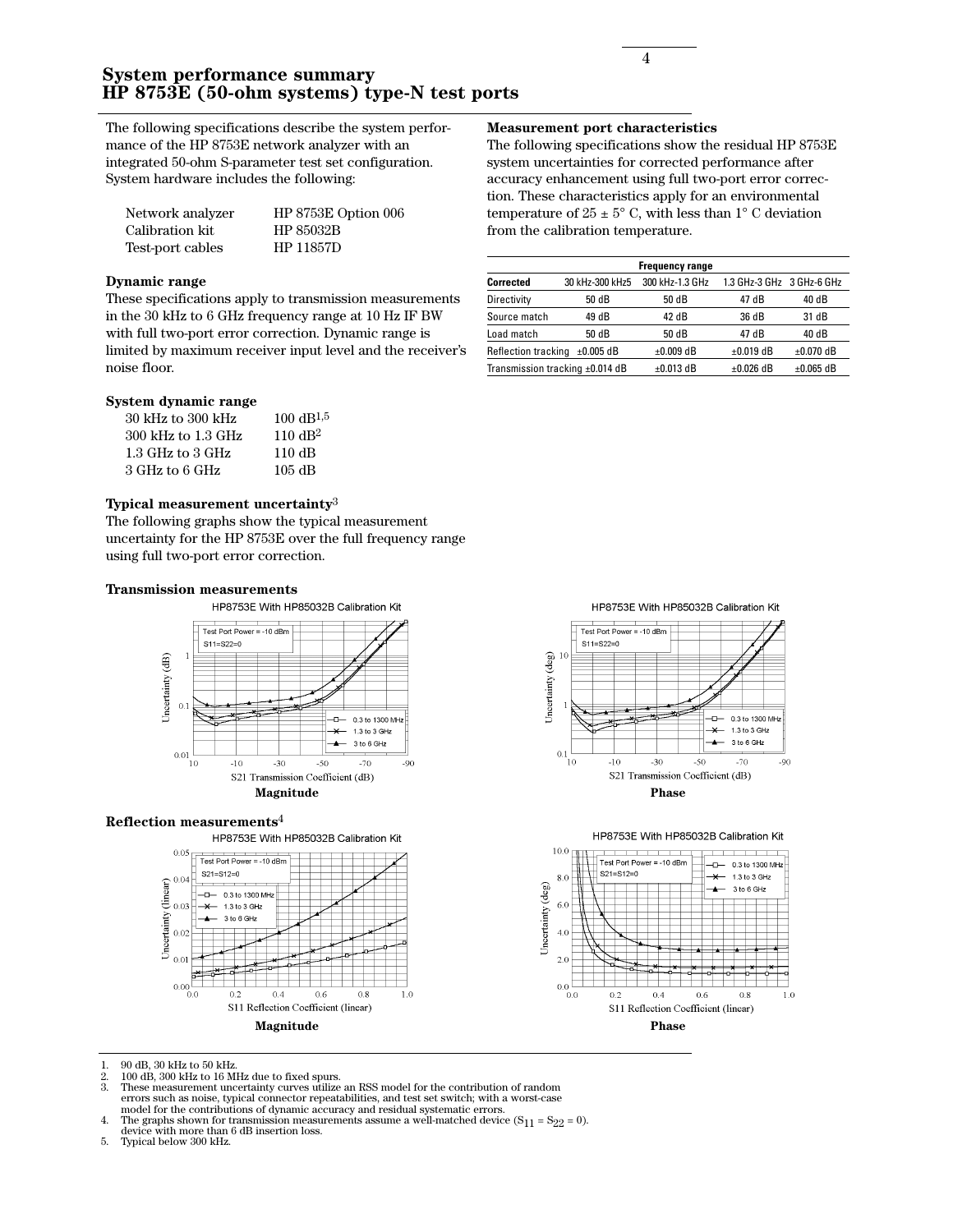### **System performance summary HP 8753E (50-ohm systems) 3.5-mm test ports**

The following specifications describe the system performance of the HP 8753E network analyzer with an integrated 50-ohm S-parameter test set configuration. System hardware includes the following:

| Network analyzer | HP 8753E Option 006 |
|------------------|---------------------|
| Calibration kit  | HP 85033D           |
| Test-port cables | <b>HP 11857D</b>    |

### **Dynamic range**

These specifications apply to transmission measurements in the 30 kHz to 6 GHz frequency range at 10 Hz IF BW with full two-port error correction. Dynamic range is limited by maximum receiver input level and the receiver's noise floor.

### **System dynamic range**

| 30 kHz to 300 kHz  | $100 \text{ dB}^{1,5}$ |
|--------------------|------------------------|
| 300 kHz to 1.3 GHz | $110 \text{ dB}^2$     |
| 1.3 GHz to 3 GHz   | 110 dB                 |
| 3 GHz to 6 GHz     | 105 dB                 |

### **Typical measurement uncertainty**3

The following graphs show the typical measurement uncertainty for the HP 8753E over the full frequency range using full two-port error correction.

#### **Transmission measurements**





#### **Reflection measurements**4

HP8753E With HP85033D Calibration Kit



1. 90 dB, 30 kHz to 50 kHz.

2. 100 dB, 300 kHz to 16 MHz due to fixed spurs.<br>3. These measurement uncertainty curves utilize

- 3. These measurement uncertainty curves utilize an RSS model for the contribution of random errors such as noise, typical connector repeatabilities, and test set switch; with a worst-case model for the contributions of dynamic accuracy and residual systematic errors.
- 4. The graphs shown for reflection measurements apply to either a one-port device or a two-port device with more than 6 dB insertion loss.

5. Typical below 300 kHz.

### **Measurement port characteristics**

The following specifications show the residual HP 8753E system uncertainties for corrected performance after accuracy enhancement using full two-port error correction. These characteristics apply for an environmental temperature of  $25 \pm 5^{\circ}$  C, with less than 1° C deviation from the calibration temperature.

| <b>Frequency Range</b>               |                 |                                           |                |                |
|--------------------------------------|-----------------|-------------------------------------------|----------------|----------------|
| <b>Corrected</b>                     | 30 kHz-300 kHz5 | 300 kHz-1.3 GHz 1.3 GHz-3 GHz 3 GHz-6 GHz |                |                |
| Directivity                          | 49 dB           | 46 dB                                     | 44 dB          | 38 dB          |
| Source Match                         | 49 dB           | 44 dB                                     | 41 dB          | 37 dB          |
| <b>Load Match</b>                    | 49 dB           | 46 dB                                     | 44 dB          | 38 dB          |
| <b>Reflection tracking</b>           | $\pm 0.010$ dB  | $\pm 0.005$ dB                            | $\pm 0.007$ dB | $\pm 0.009$ dB |
| Transmission tracking $\pm 0.016$ dB |                 | $+0.014$ dB                               | $+0.022$ dB    | $\pm 0.048$ dB |



HP8753E With HP85033D Calibration Kit

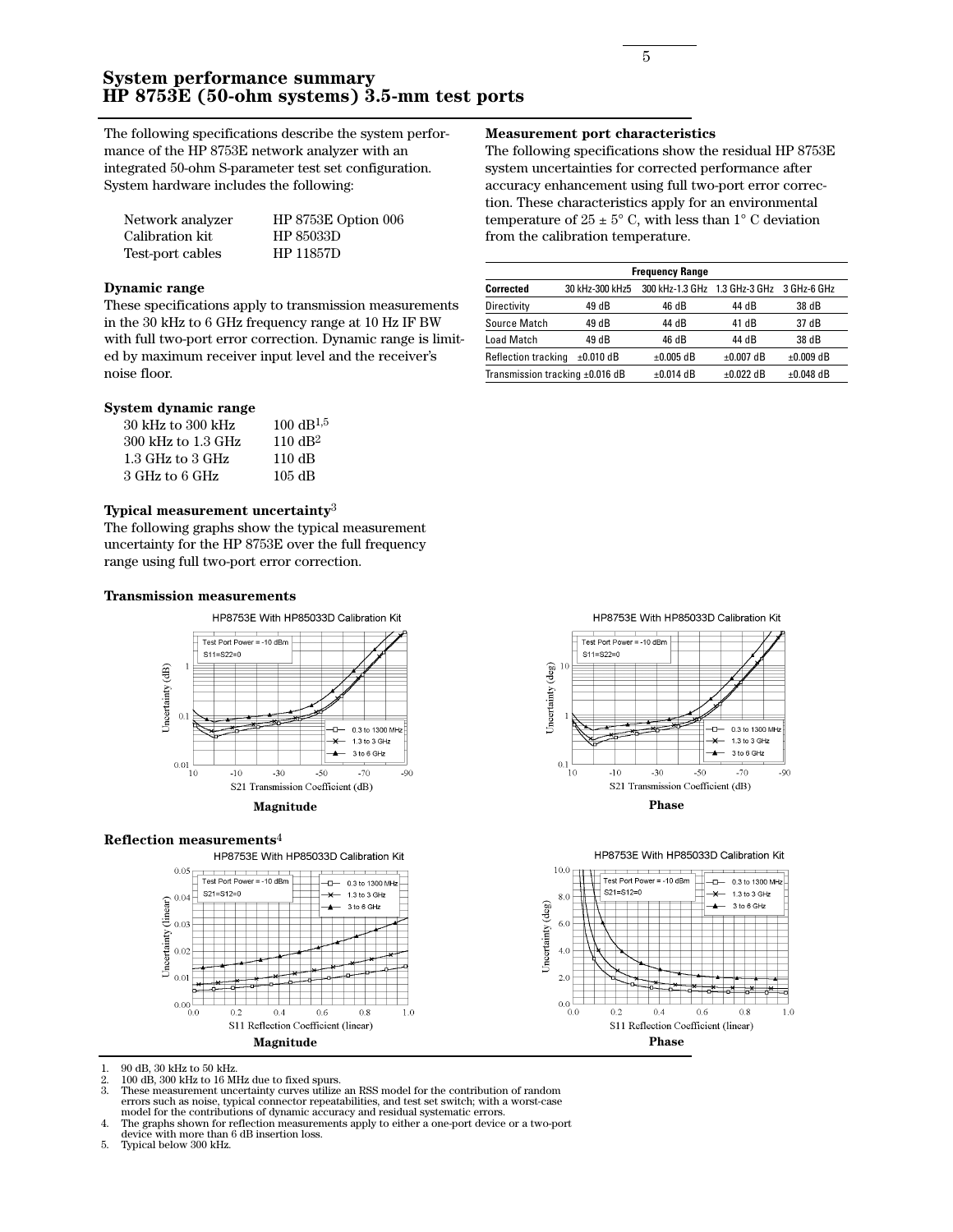The following specifications describe the system performance of the HP 8753E network analyzer with an integrated 75-ohm S-parameter test configuration. System hardware includes the following:

| Network analyzer | HP 8753E Option 075 |
|------------------|---------------------|
| Calibration kit  | HP 85036B           |
| Test-port cables | HP 11857B           |

### **Dynamic range**

These specifications apply to transmission measurements in the 30 kHz to 3 GHz frequency range at 10 Hz IF BW with full two-port error correction. Dynamic range is limited by maximum receiver input level and the receivers noise floor.

### **System dynamic range**

| 30 kHz to 300 kHz      | $95 \text{ dB}^{1,6}$ |
|------------------------|-----------------------|
| $300$ kHz to $1.3$ GHz | $105 \text{ dB}^2$    |
| $1.3$ GHz to $3$ GHz   | 105 dB                |

### **Typical measurement uncertainty**3

The following graphs show the typical measurement uncertainty for the HP 8753E over the full frequency range using full two-port error correction.



**Magnitude**

#### **Reflection measurements**4





**Measurement port characteristics**

The following specifications show the residual HP 8753E system uncertainties for uncorrected performance and after accuracy enhancement using full two-port error correction. These characteristics apply for an environmental temperature of  $25 \pm 5^{\circ}$  C, with less than 1° C deviation from the calibration temperature.

|                              | <b>Frequency Range</b> |                   |                 |  |
|------------------------------|------------------------|-------------------|-----------------|--|
| Corrected <sub>5</sub>       | 30 kHz - 300 kHz       | 300 kHz - 1.3 GHz | 1.3 GHz - 3 GHz |  |
| Directivity                  | 48 dB                  | 48 dB             | 43 dB           |  |
| Source Match                 | 47 dB                  | 41 dB             | 35 dB           |  |
| Load Match                   | 48 dB                  | 48 dB             | 43 dB           |  |
| <b>Reflection tracking</b>   | $+0.004$ dB            | $+0.010$ dB       | $+0.019$ dB     |  |
| <b>Transmission tracking</b> | $\pm 0.018$ dB         | $\pm 0.015$ dB    | $\pm 0.033$ dB  |  |
| Uncorrected5                 |                        |                   |                 |  |
| Directivity                  | 20 dB7                 | 35 dB             | 30 dB           |  |
| Source Match                 | 10 dB                  | 16 dB             | 16 dB           |  |
| Load Match                   | 14 dB                  | 18 dB             | 16 dB           |  |
| <b>Reflection tracking</b>   | ± 2.0 dB               | $+1.5$ dB         | ± 1.5 dB        |  |
| <b>Transmission tracking</b> | $± 2.0$ dB             | $± 1.5$ dB        | $± 1.5$ dB      |  |
| Crosstalk                    | 90 dB                  | 100 dB            | 100 dB          |  |

HP8753E With HP85036B Calibration Kit









1. 90 dB, 30 kHz to 50 kHz<br>2. 100 dB, 300 kHz to 16 M<br>3. These measurement und

2. 100 dB, 300 kHz to 16 MHz due to fixed spurs.

- 3. These measurement uncertainty curves utilize an RSS model for the contribution of random errors such as noise, typical connector repeatabilities, and test set switch; with a worst-case model for the contributions of dynamic accuracy and residual systematic errors.
- 4. The graphs shown for reflection measurements apply to either a one-port device or a two-port device with more than 6 dB insertion loss.
- 5. Typical performance. 6. Typical below 300 kHz.
- 6. Typical below  $300 \text{ kHz}$ .<br>7. 15 dB from  $30 \text{ to } 50 \text{ kHz}$ .
-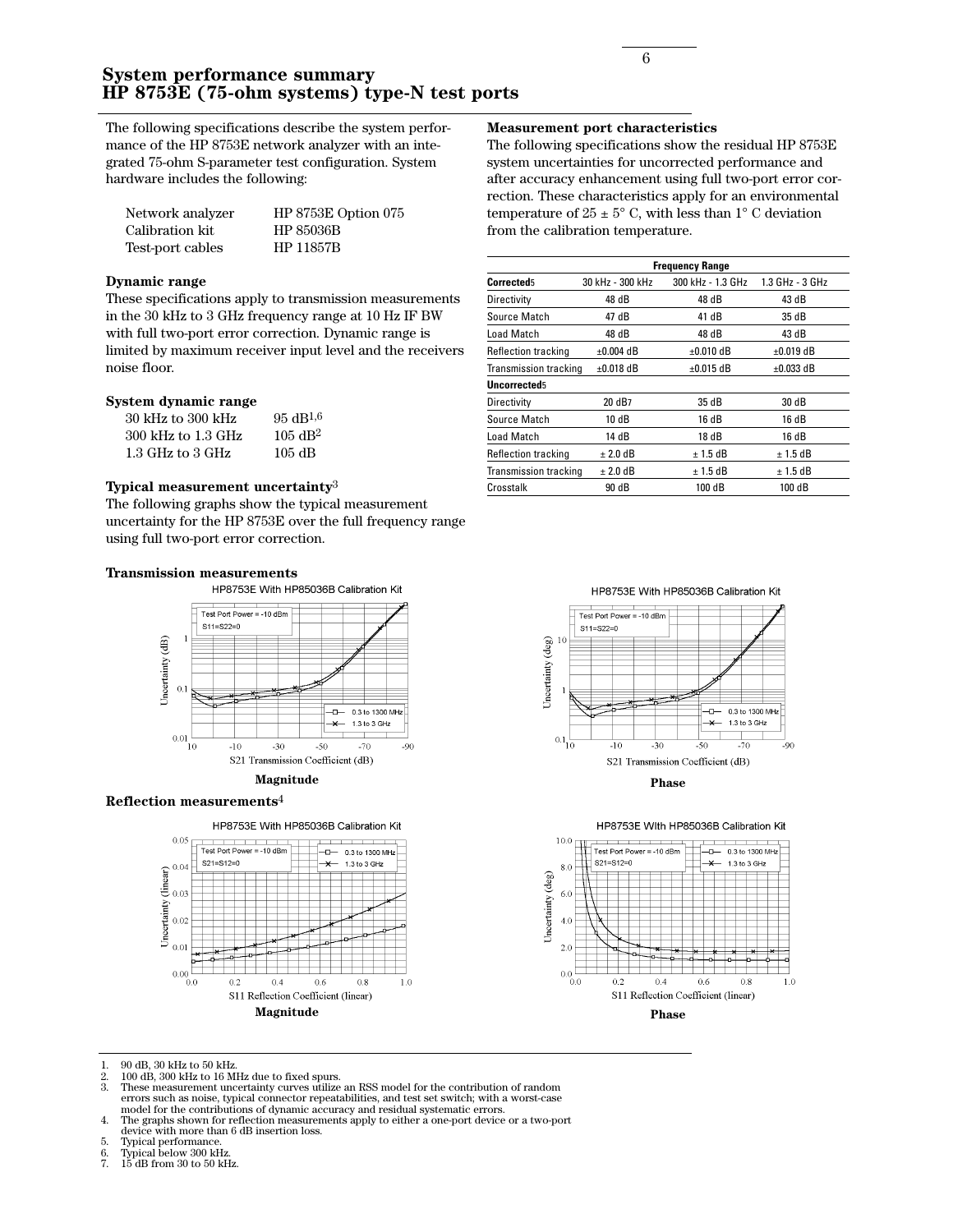The following specifications describe the system performance of the HP 8753E network analyzer with an integrated 75-ohm S-parameter test configuration. System hardware includes the following:

| Network analyzer | HP 8753E Option 075 |
|------------------|---------------------|
| Calibration kit  | HP 85039B           |
| Test-port cables | HP 11857B           |

### **Dynamic range**

These specifications apply to transmission measurements in the 30 kHz to 3 GHz frequency range at 10 Hz IF BW with full two-port error correction. Dynamic range is limited by maximum receiver input level and the receivers noise floor.

### **System dynamic range**

| 30 kHz to 300 kHz  | $95$ dB <sup>1,6</sup> |
|--------------------|------------------------|
| 300 kHz to 1.3 GHz | $105$ dB <sup>2</sup>  |
| 1.3 GHz to 3 GHz   | 105 dB                 |

### **Typical measurement uncertainty**3

The following graphs show the typical measurement uncertainty for the HP 8753E over the full frequency range using full two-port error correction.



**Magnitude**

### **Reflection measurements**4





1. 90 dB, 30 kHz to 50 kHz.

- 2. 100 dB, 300 kHz to 16 MHz due to fixed spurs.<br>3. These measurement uncertainty curves utilize
- 3. These measurement uncertainty curves utilize an RSS model for the contribution of random errors such as noise, typical connector repeatabilities, and test set switch; with a worst-case model for the contributions of dynamic accuracy and residual systematic errors.
- 4. The graphs shown for reflection measurements apply to either a one-port device or a two-port device with more than 6 dB insertion loss.
- 5. Typical performance. 6. Typical below 300 kHz.
- 

### **Measurement port characteristics**

The following specifications show the residual HP 8753E system uncertainties for uncorrected performance and after accuracy enhancement using full two-port error correction. These characteristics apply for an environmental temperature of  $25 \pm 5^{\circ}$  C, with less than 1° C deviation from the calibration temperature. Data is shown for type-F female reflection port and type-F male transmission port.

|                | <b>Frequency Range</b> |                |
|----------------|------------------------|----------------|
| 30 kHz-300 kHz | 300 kHz-1.3 GHz        | 1.3 GHz-3 GHz  |
| 38 dB          | 38 dB                  | 32 dB          |
| 36 dB          | 36 dB                  | 30 dB          |
| 38 dB          | 38 dB                  | 32 dB          |
| $\pm 0.008$ dB | $\pm 0.008$ dB         | $+0.032$ dB    |
| $\pm 0.062$ dB | $\pm 0.035$ dB         | $\pm 0.078$ dB |
|                |                        |                |

HP8753E With HP85039B Calibration Kit



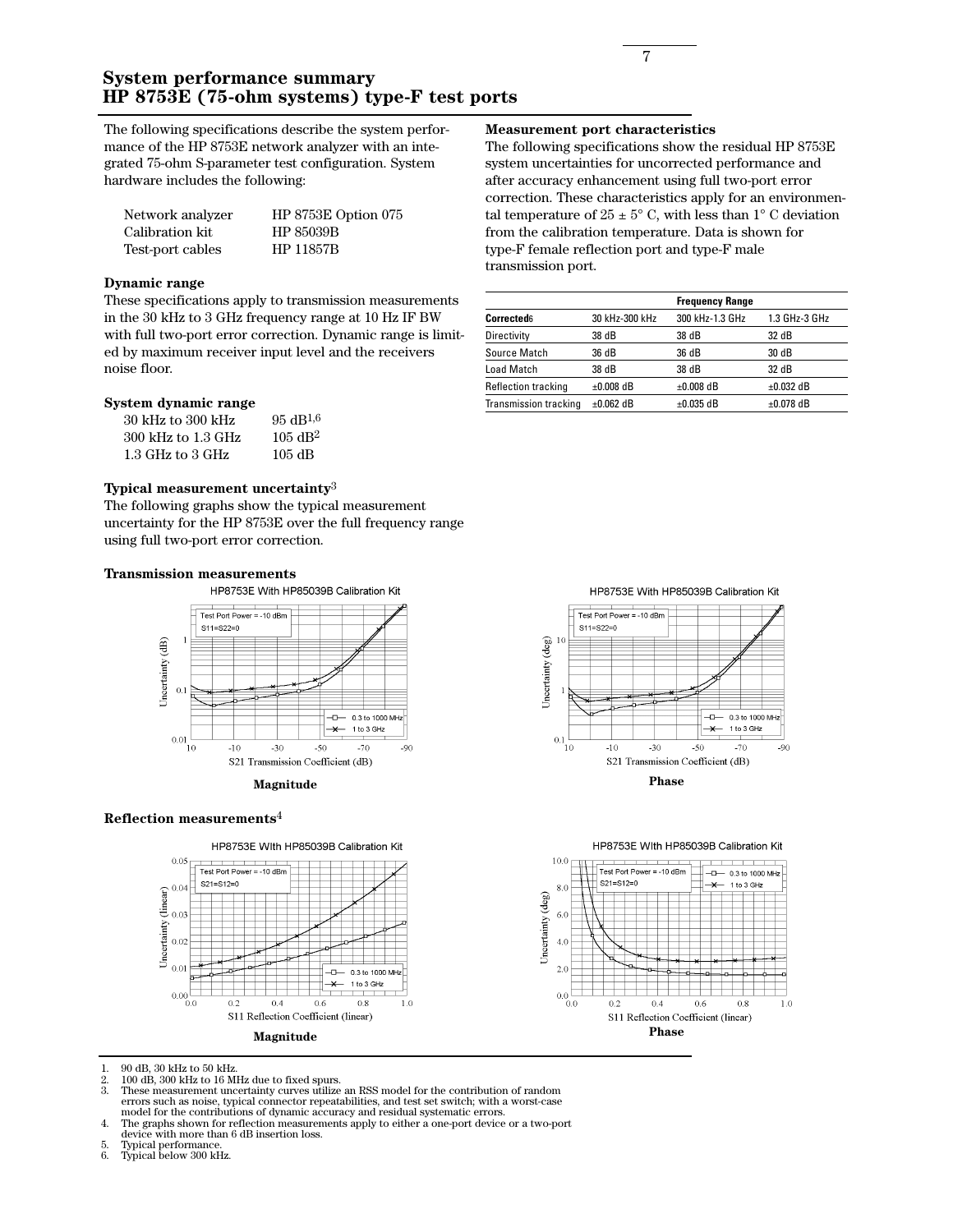### **HP 8753E specifications**

| Test-port output characteristics <sup>7</sup> |                                                          | Test port input characteristics                              |                                                   |
|-----------------------------------------------|----------------------------------------------------------|--------------------------------------------------------------|---------------------------------------------------|
| <b>Frequency characteristics</b>              |                                                          | Frequency range                                              | 30 kHz to 3 GHz (6 GHz with Opt. 006)             |
| Range                                         | 30 kHz to 3 GHz (6 GHz with Opt. 006)                    | Average noise level <sup>2</sup>                             | $-82$ dBm $(3$ kHz BW, $<$ 3 GHz)                 |
| <b>Resolution</b>                             | $1$ Hz                                                   |                                                              | $-102$ dBm (10 Hz BW, <3 GHz)                     |
| <b>Stability</b>                              | typically $\pm 7.5$ ppm 0° to 55° C                      |                                                              | $-110$ dBm (10 Hz BW, <3 GHz) (typical)           |
|                                               | typically $\pm 3$ ppm/year                               |                                                              | $-77$ dBm $(3$ kHz BW, $3$ to $6$ GHz)            |
| With Option 1D5                               |                                                          |                                                              | $-97$ dBm (10 Hz BW, 3 to 6 GHz)                  |
|                                               | typically $\pm 0.05$ ppm 0° to 55° C                     |                                                              | $-105$ dBm $(10$ Hz BW, $3$ to $6$ GHz) (typical) |
|                                               | typically $\pm 0.5$ ppm/year                             | <b>Maximum input level</b>                                   | $10$ dBm                                          |
| <b>Accuracy</b>                               | $\pm 10$ ppm at 25° C $\pm 5$ ° C                        | Damage level                                                 | 26 dBm or 35 VDC                                  |
| Power range                                   | $-85$ to $+10$ dBm <sup>2,6</sup>                        | Impedance, 50 ohms                                           | $>$ 10 dB RL, 30 kHz to 50 kHz <sup>2</sup>       |
| <b>Resolution</b>                             | $0.05$ dB                                                |                                                              | $>$ 20 dB RL, 50 kHz to 300 kHz <sup>2</sup>      |
| Level accuracy $^{1,2,5}$                     | $\pm 1.0$ dB                                             |                                                              | $>18$ dB RL, $300$ kHz to $1.3$ GHz               |
| Level linearity $1,2,5$                       | $(-15$ dBm to $+5$ dBm) $\pm 0.2$ dB                     |                                                              | $>16$ dB RL, 1.3 GHz to 3 GHz                     |
|                                               | $(5 \text{ dBm to } 10 \text{dBm})^6 \pm 0.5 \text{ dB}$ |                                                              | $>14$ dB RL, $3$ GHz to $6$ GHz                   |
| Impedance                                     | 50 $\Omega$ ; typically                                  | Frequency response <sup>2,5</sup>                            | $\pm$ 1.0 dB, 300 kHz to 3 GHz                    |
|                                               | $\geq$ 16 dB RL (<1.38 SWR) to 3 GHz                     | $(25^{\circ} + 5^{\circ} C)$                                 | $\pm 2.0$ dB, 3 GHz to 6 GHz                      |
|                                               | $\geq$ 14 dB RL (<1.50 SWR) to 6 GHz                     | Harmonics (Option 002)                                       |                                                   |
| <b>Spectral purity</b>                        |                                                          | 2nd harmonic <sup>3</sup>                                    | $<-15$ dBc at $+8$ dBm                            |
| 2nd harmonic <sup>3</sup>                     | $<-25$ dBc at $10^6$ dBm                                 |                                                              | $\epsilon$ -35 dBc at 0 dBm (typical)             |
|                                               | $\epsilon$ -40 dBc at 0 dBm (typical)                    |                                                              | $\epsilon$ -45 dBc at -15 dBm (typical)           |
|                                               | $<-50$ dBc at $-10$ dBm (typical)                        | 3rd harmonic $4$                                             | $<-30$ dBc at $+8$ dBm                            |
| 3rd harmonic <sup>4</sup>                     | $<-25$ dBc at $10^6$ dBm                                 |                                                              | $<-50$ dBc at 0 dBm (typical)                     |
|                                               | $\epsilon$ –40 dBc at 0 dBm (typical)                    |                                                              | $<-50$ dBc at $-15$ dBm (typical)                 |
|                                               | $<-50$ dBc at $-10$ dBm (typical)                        | Harmonic measurement accuracy $(25^{\circ} \pm 5^{\circ} C)$ |                                                   |
| Nonharmonic spurious                          |                                                          | 16 MHz to 3 GHz                                              | $\pm 1.5$ dB                                      |
| <b>Mixer related</b>                          | $<-30$ dBc at $106$ dBm (typical)                        | 3 GHz to 6 GHz                                               | $\pm 3$ dB (with Opt. 006)                        |
|                                               | $<-55$ dBc at $-10$ dBm (typical)                        | Harmonic measurement dynamic range                           |                                                   |
|                                               |                                                          |                                                              | $-40$ dBc (output = $-10$ dBm,                    |

 $input = < -15$  dBm $)$ 



### **HP 8753E block diagram**

1. At  $25^{\circ}$  C  $\pm 5^{\circ}$  C, relative to 0 dBm output power for the HP 8753E, +10 dBm output power

- for the HP 8753E Option 011.
- 2. Typical below 300 kHz.
- 3. 16 MHz to 3 GHz.
- 4. 16 MHz to 2 GHz.
- 5. Typical from 2 to 3 GHz for instruments with Option 075.
- 6. +8 dBm with Option 075.
- 7. Test performed on port 1 only.

8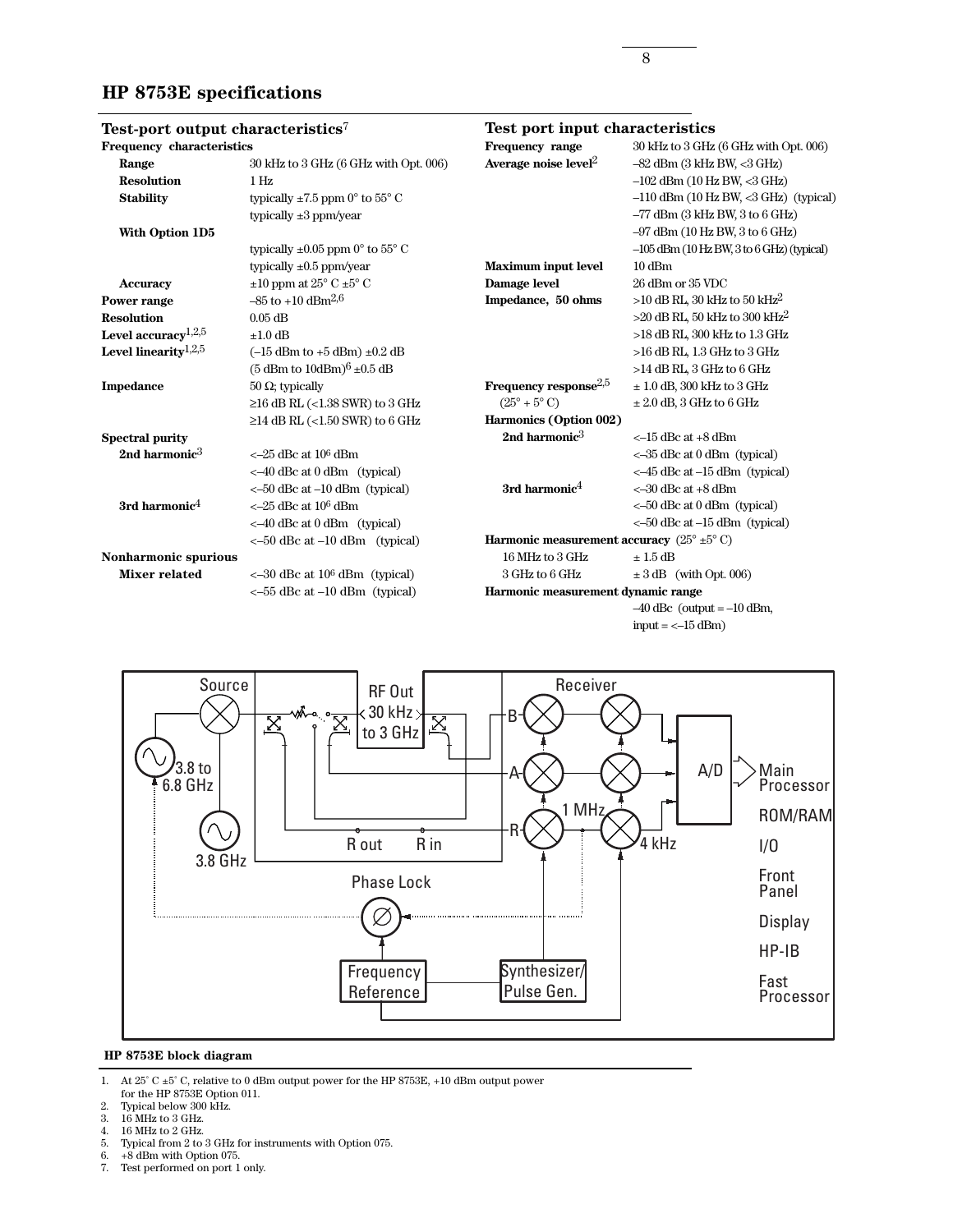### **HP 8753E specifications**

| Test-port input characteristics (continued)            |                                       | <b>Display resolution</b>      | $0.001$ dB/division                                          |
|--------------------------------------------------------|---------------------------------------|--------------------------------|--------------------------------------------------------------|
| Frequency offset mode <sup>3</sup>                     |                                       | Marker resolution <sup>5</sup> | $0.001$ dB                                                   |
| <b>Frequency range</b>                                 | 300 kHz to 3 GHz                      | Trace noise $2$                | $< 0.006$ dB rms, 30 kHz to 3                                |
|                                                        | $(6$ GHz with Opt. $006$ )            |                                | $< 0.010$ dB rms, 3 GHz to 6 0                               |
| R channel input requirements                           |                                       |                                | $(+5$ dBm at test-port, ratio                                |
| <b>Power level</b>                                     | $0$ to $-35$ dBm to $3$ GHz           |                                | measurement, 3 kHz BW)                                       |
|                                                        | $0$ to $-30$ dBm, $3$ GHz to $6$ GHz  | Reference level                | Range: $\pm 500$ dB                                          |
| <b>Spectral purity</b>                                 |                                       |                                | Resolution: 0.001 dB                                         |
| <b>Maximum spurious input</b>                          | $<-25$ dBc                            | Stability <sup>2</sup>         | $0.02$ dB/ $\degree$ C, 30 kHz to 3 GH                       |
| <b>Residual FM</b>                                     | $<$ 20 kHz                            |                                | (typical)                                                    |
| LO frequency accuracy                                  | $-1$ to $+1$ MHz of nominal frequency |                                | $0.04$ dB/ $\degree$ C, 3 GHz to 6 GHz                       |
|                                                        |                                       |                                | (typical)                                                    |
| External source mode <sup>4</sup> (CW time sweep only) |                                       | <b>Phase characteristics</b>   |                                                              |
| <b>Frequency range</b>                                 | 300 kHz to 6 GHz                      | Dynamic accuracy (10 Hz IF BW) |                                                              |
| R channel input requirements                           |                                       |                                | HP8753E Phase Dynamic Accuracy 0.3 to 3000 MHz               |
| <b>Power level</b>                                     | $0$ to $-25$ dBm                      |                                |                                                              |
| Spectral purity                                        |                                       | Reference Power Level          |                                                              |
| Maximum spurious input <-30 dBc                        |                                       | $-10$ dBm<br>$-20$ dBm<br>-10  |                                                              |
| <b>Residual FM</b>                                     | $<$ 20 kHz                            | $-30$ dBm                      |                                                              |
| <b>Typical settling time</b>                           | 500 ms (automatic)                    | Accuracy (deg)                 |                                                              |
|                                                        | 50 ms (manual)                        |                                |                                                              |
| <b>Frequency readout accuracy</b>                      | 0.1% typical (automatic)              |                                |                                                              |
| Input frequency margin                                 | Manual: -0.5 to 5 MHz                 |                                |                                                              |
|                                                        | Automatic: $<50$ MHz, $\pm 5$ MHz     |                                |                                                              |
|                                                        | $>50$ MHz, $\pm 10\%$ CW frequency    | 0.1<br>$\theta$<br>10          | $-10$ $-20$ $-30$ $-40$ $-50$ $-60$ $-70$ $-80$ $-90$ $-100$ |
| Accuracy                                               | (See magnitude and phase)             |                                | Test Port Power (dBm)                                        |
|                                                        | characteristics)                      |                                |                                                              |

### **Magnitude characteristics Dynamic accuracy** (10 Hz IF BW)

HP8753E Magnitude Dynamic Accuracy 0.3 to 3000 MHz









HP8753E Phase Dynamic Accuracy 3-6 GHz



Test Port Power (dBm)

**Range** ±180°

**Display resolution** 0.01°/ division **Marker resolution**<sup>5</sup> 0.01° **Trace noise**<sup>2</sup>  $\leq 0.038$ ° rms to 3 GHz

**Reference level** Range:  $\pm 500^\circ$ 

**Stability** 0.05°/° C, 30 kHz to 3 GHz

**Polar characteristics**

(typical)  $0.20^{\circ}$  C,  $3$  GHz to  $6$  GHz (typical)

Resolution 0.01°

 $< 0.070^{\circ}$  rms to  $6$  GHz (5 dBm at test-port, ratio measurement, 3 kHz BW)

**Range** 10 x 10<sup>-12</sup> to 1000 units full scale **Reference**  $\pm 500$  units

- 1. Typical performance.<br>2. Typical below 300 kH<br>3. The HP 8753E source
- 2. Typical below 300 kHz. 3. The HP 8753E source characteristics and measurement accuracy in this mode are dependent on the stability of the external LO source. The RF source tracks the LO to maintain a stable IF signal at the R channel receiver input. Degradation in accuracy is negligible when using an<br>HP 8642A/B or HP 8656B RF signal generator as the LO source.<br>4. See the HP 8753E descriptions and options for a functional descr
- 
- is dependent on the stability of the input signal. 5. Marker resolution for magnitude, phase and delay is dependent upon measured value. Resolution is limited to five digits.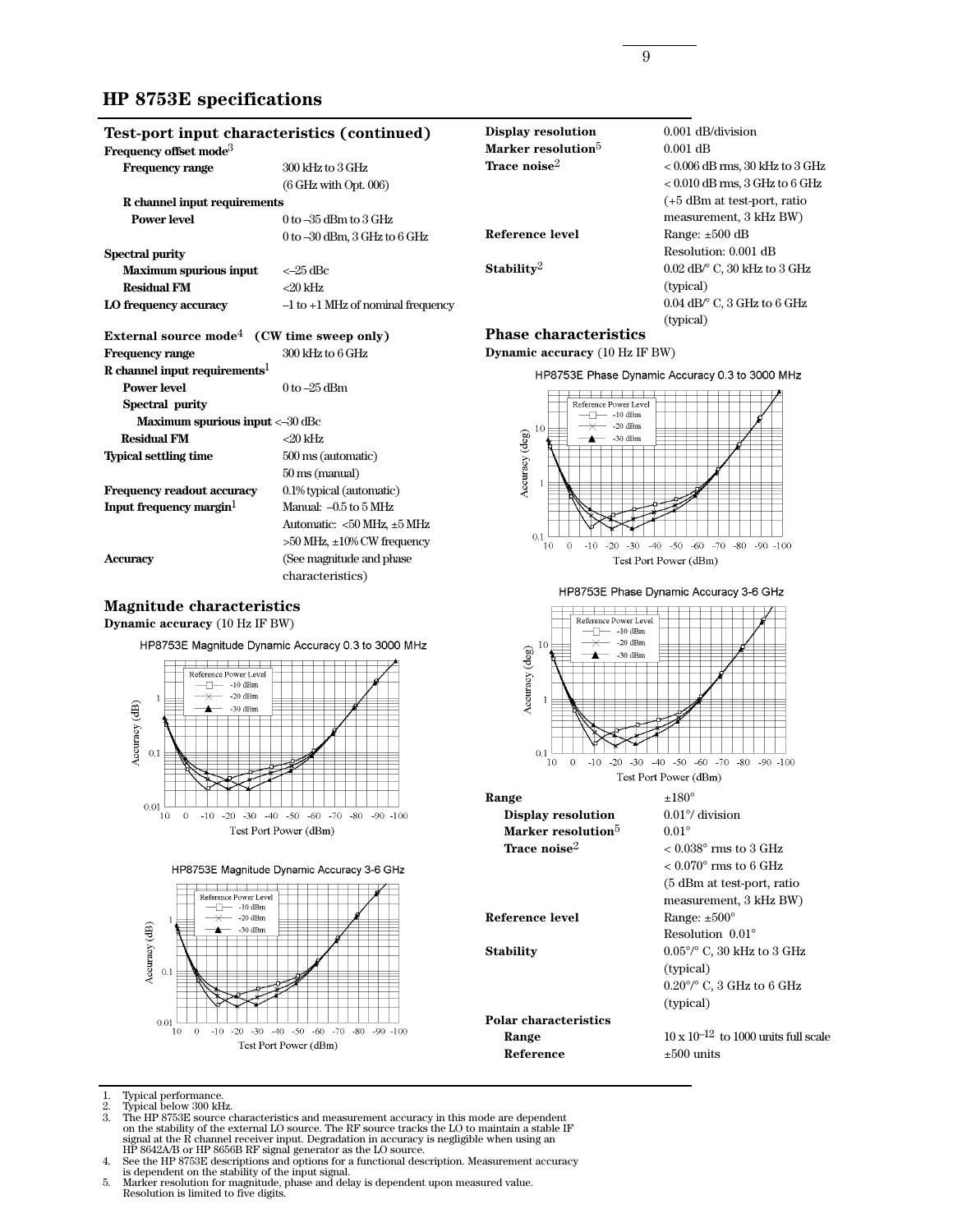### **HP 8753E Option 011 specifications**

| Test port output characteristics |                                                   | <b>Test port input characteristics</b>     |                                                              |  |
|----------------------------------|---------------------------------------------------|--------------------------------------------|--------------------------------------------------------------|--|
| <b>Frequency characteristics</b> |                                                   | <b>Frequency range</b>                     | 300 kHz to 3 GHz                                             |  |
| Range                            | 300 kHz to 3 GHz                                  |                                            | 30 kHz to 6 GHz (with Option 006)                            |  |
|                                  | 30 kHz to 6 GHz (with Option 006)                 | Average noise level <sup>2</sup>           | $-90$ dBm $(3$ kHz BW, $50$ kHz to $3$ GHz)                  |  |
| <b>Resolution</b>                | 1 <sub>Hz</sub>                                   |                                            | $-110$ dBm (10 Hz BW, 50 kHz to 3 GHz)                       |  |
| <b>Stability</b>                 | typically $\pm 7.5$ ppm 0° to 55° C               |                                            | $-120$ dBm (10 Hz BW, 50 kHz to $3$ GHz)                     |  |
|                                  | typically $\pm 3$ ppm/year                        |                                            | (typical)                                                    |  |
| With Option 1D5                  |                                                   |                                            | $-85$ dBm $(3$ kHz BW, $3$ to $6$ GHz)                       |  |
|                                  | typically $\pm 0.05$ ppm 0° to 55° C              |                                            | $-105$ dBm (10 Hz BW, 3 to 6 GHz)                            |  |
|                                  | typically $\pm 0.5$ ppm/year                      |                                            | $-115$ dBm (10 Hz BW, 3 to 6 GHz)                            |  |
|                                  |                                                   |                                            | (typical)<br>$0$ dBm                                         |  |
| Accuracy                         | $\pm 10$ ppm at 25° C $\pm 5$ ° C                 | <b>Maximum input level</b><br>Damage level | 20 dBm or 35 VDC                                             |  |
| Power range                      | $-5$ to $+20$ dBm $-5$ to $+18$ dBm               | Impedance: 50 ohms                         | $\geq$ 10 dB RL, 30 kHz to 50 kHz                            |  |
| (with Option 006)                |                                                   |                                            | (Option 006 only) <sup>2</sup>                               |  |
| <b>Resolution</b>                | $0.05$ dB                                         |                                            | $\geq$ 20 dB RL, 50 kHz to 300 kHz                           |  |
| Level $\text{accuracy}^{1,2}$    | $\pm 1.0$ dB                                      |                                            | (Option $006$ only) <sup>2</sup>                             |  |
| Level linearity <sup>1,2,5</sup> | $(-5$ dBm to $+15$ dBm) $\pm 0.25$ dB             |                                            | $\geq\!\!23$ dB RL, 300 kHz to 1.3 GHz                       |  |
|                                  | $(15$ dBm to 20 dBm) $\pm 0.5$ dB                 |                                            | $\geq$ 20 dB RL, 1.3 GHz to 3 GHz                            |  |
| Impedance                        | 50 $\Omega$ ; typically                           |                                            | $\geq$ 7 dB RL, 3 GHz to 6 GHz                               |  |
|                                  | $\geq$ 16 dB RL (<1.38 SWR) to 3 GHz <sup>2</sup> |                                            | (Option $006$ only) <sup>6</sup>                             |  |
|                                  | $\geq$ 14 dB RL (<1.50 SWR) to 6 GHz              | <b>Frequency response</b>                  | $\pm$ 1.0 dB, 300 kHz to 3 GHz                               |  |
| <b>Spectral purity</b>           |                                                   | $(25^{\circ} + 5^{\circ} C)$               | $\pm$ 2.0 dB, 3 GHz to 6 GHz                                 |  |
| 2nd harmonic <sup>3</sup>        | $<-25$ dBc at 20 dBm                              | Harmonics (Option 002)                     |                                                              |  |
|                                  | $<-40$ dBc at 10 dBm (typical)                    | 2nd harmonic $3$                           | $<-15$ dBc at 0 dBm                                          |  |
|                                  | $<-50$ dBc at 0 dBm (typical)                     |                                            | $<-30$ dBc at $-10$ dBm (typical)                            |  |
| 3rd harmonic $4$                 | $<-25$ dBc at 20 dBm                              |                                            | $<-45$ dBc at $-30$ dBm (typical)                            |  |
|                                  | <-40 dBc at 10 dBm (typical)                      | 3rd harmonic $4$                           | $<-30$ dBc at 0 dBm                                          |  |
|                                  | $<-50$ dBc at 0 dBm (typical)                     |                                            | $\epsilon$ –50 dBc at –10 dBm (typical)                      |  |
|                                  |                                                   |                                            | $<-50$ dBc at $-30$ dBm (typical)                            |  |
| Nonharmonic spurious             |                                                   |                                            | Harmonic measurement accuracy $(25^{\circ} \pm 5^{\circ} C)$ |  |
| <b>Mixer related</b>             | $<-30$ dBc at 20 dBm (typical)                    | 16 MHz to 3 GHz                            | $\pm 1.5$ dB                                                 |  |
|                                  | $\epsilon$ -55 dBc at 0 dBm (typical)             | 3 GHz to 6 GHz                             | $\pm 3$ dB (with Option 006)                                 |  |
|                                  |                                                   | Harmonic measurement dynamic range         |                                                              |  |





### **HP 8753E Option 011 block diagram**

1. At  $25^{\circ}$  C  $\pm 5^{\circ}$  C, relative to 0 dBm output power for the HP 8753E, +10 dBm output power for the HP 8753E Option 011.

- 2. Typical below 300 kHz.
- 3. 16 MHz to 3 GHz.
- 4. 16 MHz to 2 GHz.

(–5 to +13 dBm) and (+13 to +18 dBm).

<sup>5.</sup> For HP 8753D Option 011 and Option 006, linearity is specified for the ranges of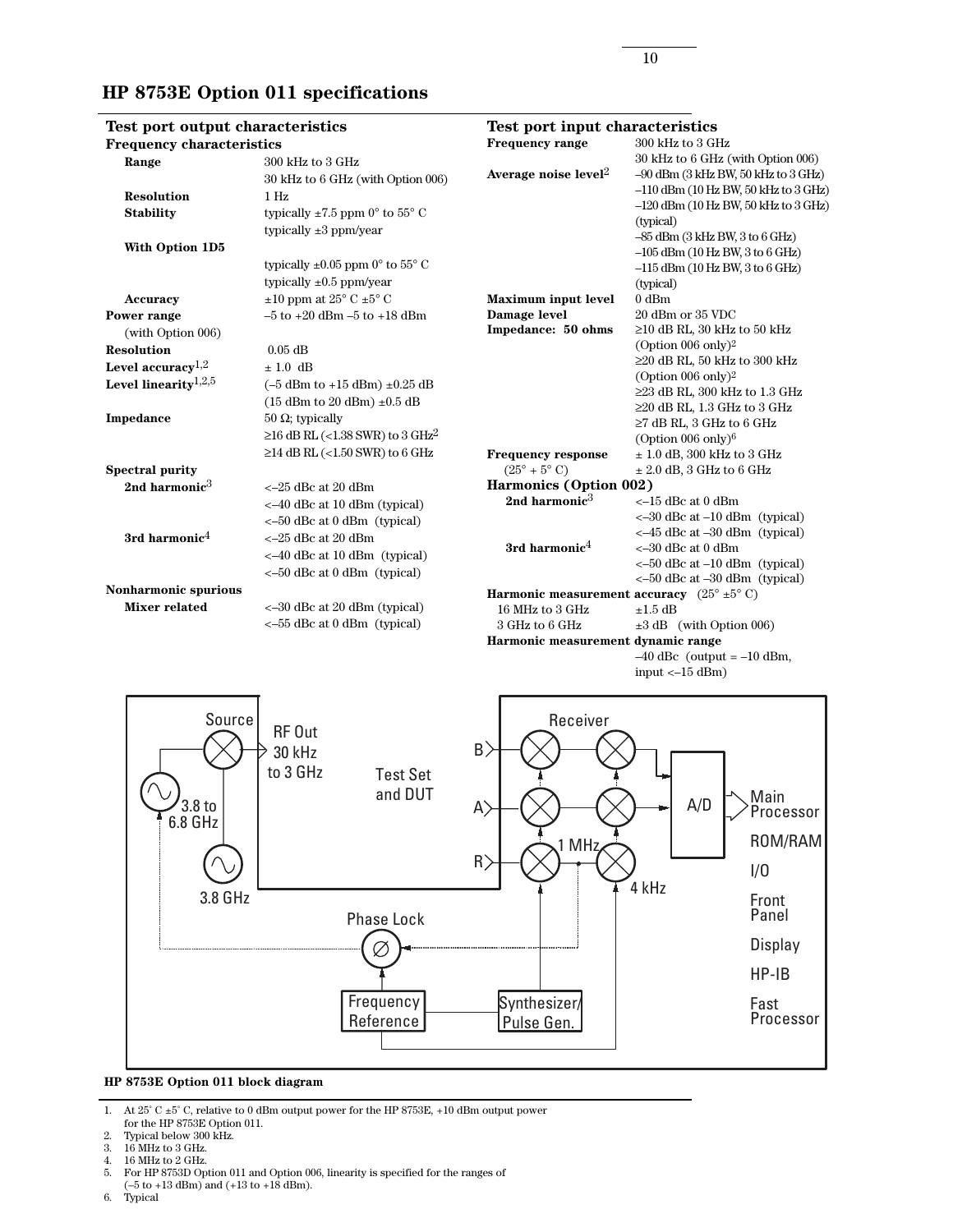### **Measurement**

### **Number of display channels**

Two display channels available.

#### **Measurement parameters**

HP 8753E:  $S_{11}$ ,  $S_{21}$ ,  $S_{12}$ ,  $S_{22}$ , A, B, R, A/R, B/R, A/B. Conversion to impedance or admittance.

### **Formats**

**Cartesian:** log/linear magnitude, phase, group delay, SWR, real and imaginary.

**Smith chart:** with log/linear amplitude and phase,

 $R + jX$ ,  $G + jB$ , or real/imaginary markers.

**Polar:** with linear/log amplitude, phase, or real and imaginary markers.

### **Data markers**

Each display channel has five independent markers that can be displayed simultaneously. Markers can indicate data at actual data points or they can interpolate between data points to allow the setting of a marker at an exact frequency. Any one of the five markers can be the reference marker for delta marker operation. Markers can be coupled or uncoupled between display channels. Ten independent markers can be displayed simultaneously on a single measurement in dual channel mode when markers are uncoupled.

### **Marker functions**

Markers can be used in various functions: Marker search (Mkr to max, Mkr to min, Mkr to target), Mkr bandwidth with user-defined target values, mkr  $\rightarrow$  start, mkr  $\rightarrow$  stop,  $mkr \rightarrow center$ ,  $mkr \rightarrow span$ ,  $mkr \rightarrow reference$ ,  $mkr \rightarrow delay$ , and trace statistics (average value, standard deviation, and peak-to-peak deviation of the data trace between two markers). The tracking function enables continuous update of marker search values on each sweep.

### **Group delay characteristics**

Group delay is computed by measuring the phase change within a specified frequency step (determined by the frequency span, and the number of points per sweep).

#### **Aperture:** selectable

Maximum aperture: 20% of frequency span Minimum aperture: (freq. span) / (number of points –1)

### **Range**

The maximum delay is limited to measuring no more than 180° of phase change within the minimum aperture.

Range =  $1/(2 x minimum aperture)$ 

#### **Accuracy**

The following graph shows group-delay accuracy at 1.3 GHz with type-N full two-port calibration and 10-Hz IF bandwidth. Insertion loss is assumed to be < 2 dB and electrical length to be ten meters.





#### **Sweep limits**

Set start/stop or center/span of the stimulus parameter (frequency, power, time) directly through the source control keys and the control knob, the step keys or the data entry keyboard.

#### **Sweep type**

Set a linear or logarithmic sweep, an arbitrarily defined frequency list, a power sweep or a CW (single frequency) type of sweep.

#### **Measured number of points per sweep**

Linear frequency: choose 3, 11, 26, 51, 101, 201, 401, 801, or 1601 points.

#### **Fast swept list**

Define up to 30 different sub-sweep frequency ranges in any combination of CW, CW-delta F, or start-stop sweep modes. Set test-port power levels and IF bandwidth independently for each segment.

#### **Sweep modes**

Set a coupled channel sweep (same stimulus conditions on both channels) or an uncoupled channel sweep (alternate sweep).

#### **Chop/alternate**

Select whether to alternately or simultaneously (chop) measure channels when in dual-channel mode. Chop mode is faster, while alternate mode optimizes dynamic range. The analyzers default to chop mode.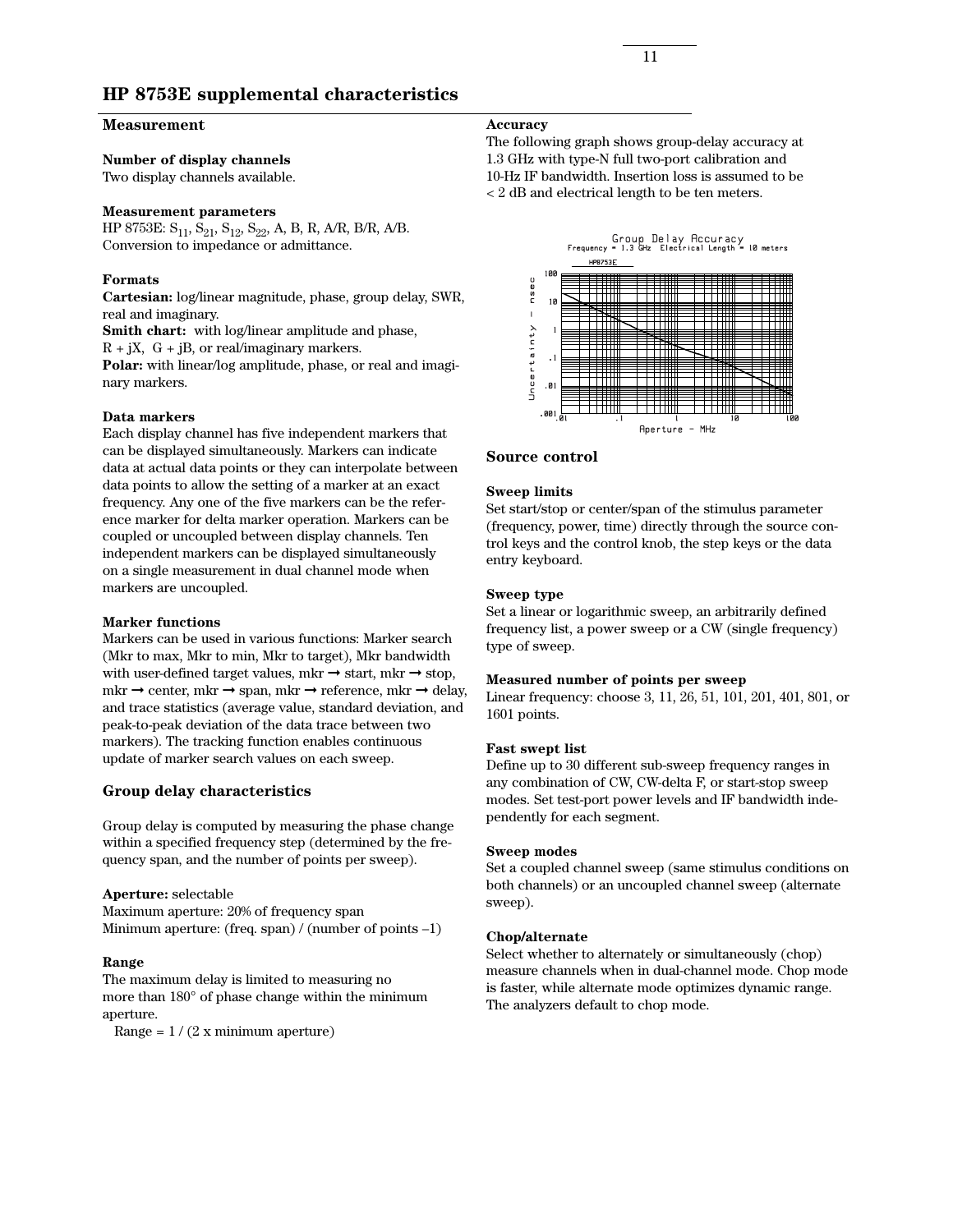### **Sweep time**

Set sweep time in seconds, minutes or hours. Minimum sweep time is dependent on number of data points per sweep and selected IF bandwidth.

### **Automatic sweep time**

Select auto sweep time by entering zero seconds sweep time. The analyzer will sweep at the minimum sweep time for any subsequently selected stimulus conditions. Auto sweep time is the default condition.

### **Sweep trigger**

Set to either continuous, hold, single, group sweep, or external trigger. Set external trigger to take a complete sweep or to measure individual points in a frequency, power or list sweep.

### **Power**

Set source power  $(-85 \text{ to } +10 \text{ dBm})^1$  for HP 8753E. Power slope can be set in dBm/GHz. Control the test port signal by setting the internal attenuator of the test set over a 70-dB range. Power trip automatically reduces source power to its minimum value when excessive signal levels are incident on the receiver test-port. A caution message is also displayed. (Source power range differs depending on the selected options. Refer to the "Test-Port Output Characteristics" section for the appropriate instrument for more information.)

### **Power meter calibration**

### **Description**

Use a power meter to set leveled input or output power at the device under test at a single point or an entire sweep. With an HP 436A, 437B, 438A, or 441A power meter connected, the Cal Sweep measures the actual test-port power. After the calibration is enabled, the internal RF source power is adjusted (within the range of  $-85$  to  $+10$ dBm) to achieve the selected power at the input of the device under test rather than at the test port output. HP-IB control of the power meter for normalization or leveling is built-in. Logarithmic, linear, CW, and list sweeps can be calibrated.

### **Update calibration**

Select continuous leveling (requires a power splitter) by measuring and updating source power on each sweep or use a correction table (to modify source power), which is created with an initial single sweep.

#### **Number of readings**

Make single or multiple power meter readings at each frequency.

### **Data accuracy enhancement**

### **Measurement calibration**

Measurement calibration is the process through which measurement uncertainty due to errors caused by system directivity, source and load match, tracking, and crosstalk are significantly reduced. A wide range of calibrations are available for the HP 8753E. Full two-port calibration removes all the systematic errors to obtain the most accurate measurements.

### **Calibration types available**

### **• Frequency response**

Simultaneous magnitude and phase correction of frequency response errors for either reflection or transmission measurements. Requires a short or open circuit termination (reflection) or a through connection (transmission).

#### **• Response and isolation**

Compensates for frequency response and directivity (reflection) or frequency response and crosstalk errors. Requires an open, short, and load circuit termination (reflection) and a through connection and load termination (transmission).

#### **• One-port calibration**

Uses test set port 1 or port 2 to correct for directivity, frequency response and source match errors. Requires open, short, and load.

### **• Two-port calibration**

Compensates for directivity, source match, reflection frequency response, load match, transmission frequency response and crosstalk for an S-parameter test set. Crosstalk calibration can be eliminated. Requires open, short, and load terminations for both ports plus a through connection.

### **• TRL\*/LRM\* calibration**

Compensates for directivity, reflection and transmission frequency response, and crosstalk in both the forward and reverse directions. Especially suitable for calibrating non-coaxial environments, such as in test fixtures. Requires through, reflect, and line or match standards. TRL\*/LRM\* is a special implementation of TRL/LRM calibration, modified for the three-sampler receiver in the HP 8753E.

### **• One-port, two-path calibration**

A two-port cal for the one-port reflection/transmission test sets. Provides a full two-port error corrected measurement when the device under test is turned around and measured in both directions.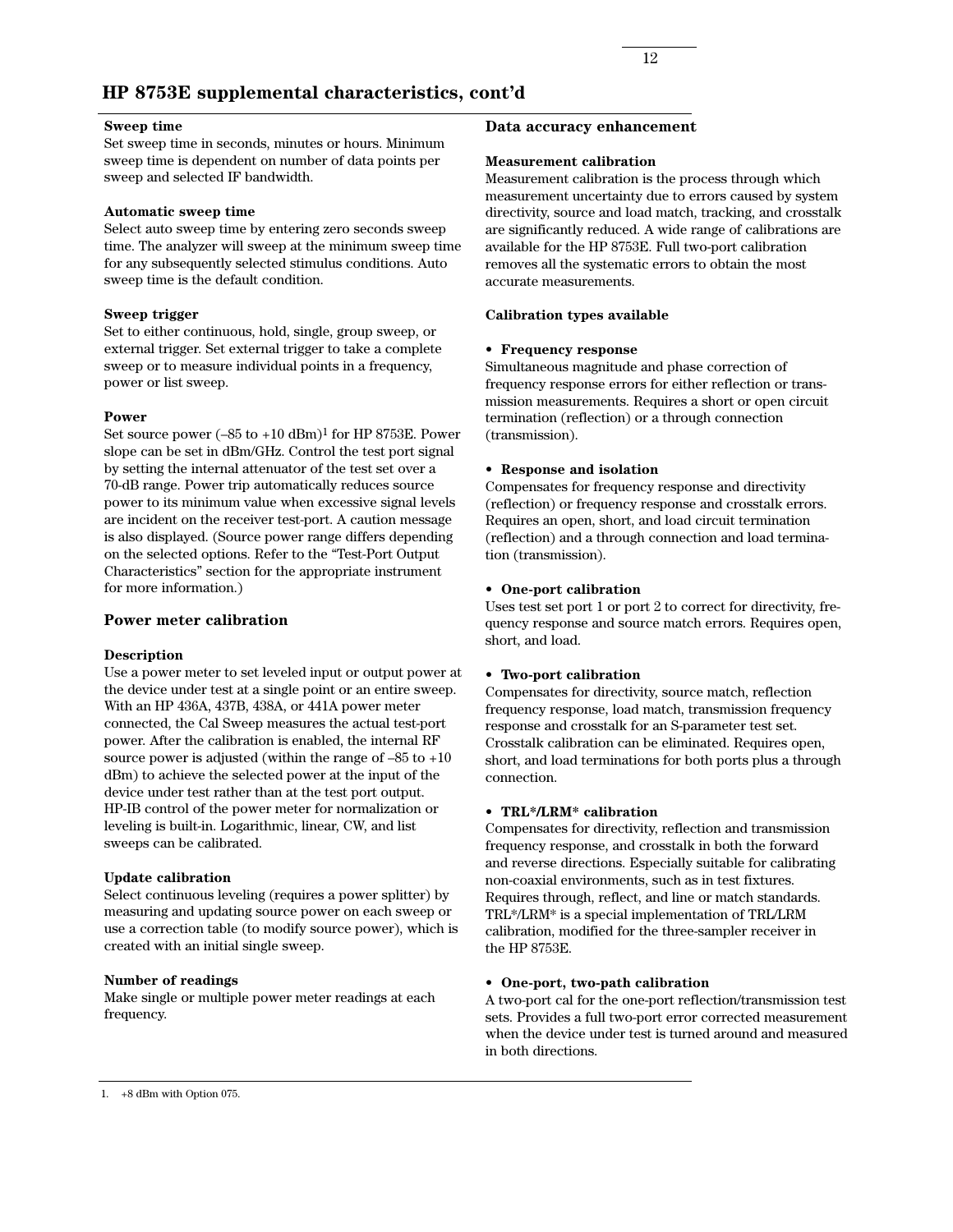### **• Interpolated error correction**

With any type of accuracy enhancement applied, interpolated mode recalculates the error coefficients when the test frequencies are changed. The number of points can be increased or decreased and the start/stop frequencies can be changed, but the resulting frequency span must be equal to or less than the original calibration frequency span. System performance is not specified for measurements with interpolated error correction applied.

• **Set Z<sub>0</sub>**<br>Can redefine the characteristic impedance of a measurement to a value other than 50 or 75-ohms.

### **• Velocity factor**

Enters the velocity factor to calculate equivalent electrical length.

#### **• Reference plane extension**

Redefine the plane of measurement reference to other than port 1 or port 2 of the HP 8753E. A new reference plane is defined in seconds of delay from the test set port and ranges between  $\pm 1$  second.

### **• Select default calibration kit**

Select from a list of standard calibration kits: 7 mm, 3.5 mm (choose HP 85033C or 85033D), type-N 50 ohm, and type-N 75 ohm. You can also define the standards (for example open circuit capacitance coefficients, offset short length, or fixed loads) of a user-defined kit.

### **• Data averaging**

### *IF bandwidth:*

The IF bandwidth is selectable from 6 kHz to 10 Hz bandwidth to reduce the effective displayed noise floor of the instrument.

### *Weighted sweep-to-sweep averaging:*

Averages vector data on each successive sweep.  $A(n) = S(n)/F + (1-1/F)^*A(N-1)$  where  $A(n)$  is the current average, S(n) is the current input signal and F is the averaging factor. Averaging factors range from 1 to 999.

### **• Trace smoothing**

Similar to video filtering, this function computes the moving average of adjacent data points. Advantageous in reducing relatively small peak-to-peak noise values on large broadband measured data. Smoothing aperture defines the trace width (number of points) to be averaged, and ranges from 0.25% to 20% of the trace width. This function also sets the aperture for group delay measurements.

### **Display Control**

#### **LCD formats**

Single-channel, dual-channel overlay (both traces on one graticule), dual-channel split (each trace on separate graticules).

### **Trace functions**

### **• Display data**

Display current measurement data, memory data, or current measurement with measurement and memory data simultaneously.

### **• Trace math**

Vector division or subtraction of current linear measurement values and memory data.

### **Display annotations**

Start/stop, center/span, or CW frequency, source level, scale/div, reference level, marker data, soft key functions, warning and caution messages, trace identification, and pass/fail indication.

### **Reference position**

Ranges from the 0 (bottom) to 10 (top) graticule position.

#### **Autoscale**

Automatically selects scale resolution and reference value to center the trace on the CRT graticules for easy viewing.

### **Electrical delay**

Offset measured phase or group delay by a defined amount of electrical delay, in seconds. Operates similarly to an electronic line stretcher. Amount of electrical delay can range between ±1 second.

### **Frequency blanking**

Blank out all frequency information on the display. Requires an instrument preset to re-enable frequency information on the display.

#### **Title**

Add custom titles (49 characters maximum) to the display of the HP 8753E. Titles will be plotted when making hard copies of displayed measurements. Titles can also be used to display operator messages or prompts for a manual adjustment during a test sequence.

#### **Adjust display**

Control the intensity and background intensity values of the display. Also, customize the color, value, and brightness of the data traces, memory traces, reference lines, graticules, text, and warning messages. Default colors can be recalled along with one set of user-defined display values. Control is in % of full range.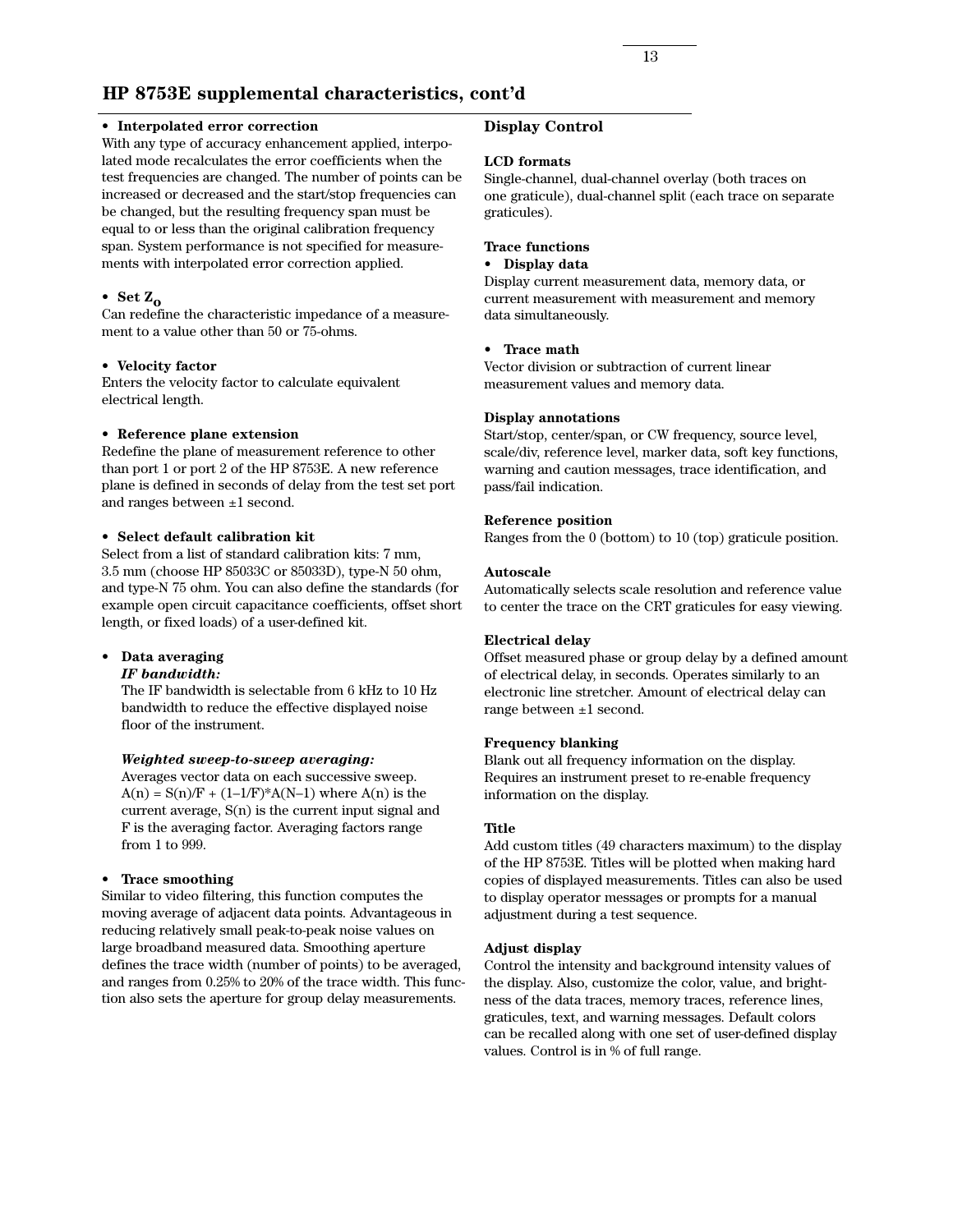### **Storage**

### **Instrument state**

Up to 31 instrument states can be stored internally or recalled via the SAVE/RECALL menu. Instrument states include all control settings, active limit lines, active list frequency tables, memory trace data, active calibration coefficients, and custom display titles. Storage is in nonvolatile memory.

### **Test sequences**

Six measurement sequences can be stored or recalled via the sequencing menu. Sequences may also be recalled from Preset menu. Sequence register 6 is part of nonvolatile storage and is not erased during a power cycle. If sequence 6 is titled AUTO, it will be executed when power is turned on.

### **Disk drive**

Data, instrument states (including calibration data), user graphics, data plots (HP-GL commands), and test sequences can also be stored on disk, using the HP 8753E's built-in disk drive or an external disk drive with command subset CS/80. Data files can be stored in MS-DOS format or Hewlett-Packard's standard LIF format, which can be read by a wide variety of computers, including the HP 9000 series 300 and 400. Files can be stored in binary, ASCII formats or Touchstone© format (S2P). A disk to be used for data storage can be initialized directly by the HP 8753E.

### **Data hardcopy**

### **Data plotting**

Hard copy plots are automatically produced with HP-GL compatible digital plotters such as the HP 7475A and compatible graphics printers such as the HP DeskJet or LaserJet (in single color or multi-color format). The HP 8753E provides Centronics, RS-232C, and HP-IB interfaces.

### **Data listings**

Printouts of instrument data are directly produced with a printer such as the HP DeskJet or LaserJet. Select a standard (single color) or color print (with color printers). For a list of compatible printers, consult our printercompatibility guide Web page. Its URL address is http://www.hp.com/go/pcg

### **Configure plots**

Configure plots completely from the network analyzer by defining pen color and line type for data, text markers, graticules, and memory traces.

### **Functions**

Plot trace(s), graticule(s), marker(s), or text including operating and system parameters.

### **Quadrants**

Plot entire display in one of four different quadrants of the plotter paper.

### **System capabilities**

### **Limit lines**

Define test limit lines that appear on the display for go/no go testing. Lines may be any combination of horizontal, sloping lines, or discrete data points. Limit-test TTL output available for external control or indication.

### **Operating parameters**

Display, print or plot current instrument operating parameters.

### **Transform**

When time domain (Option 010) is present, selects the Time Domain transform menu.

### **Harmonic measurements**

When harmonic measurement (Option 002) is present, selects the 2nd or 3rd harmonic measurement menu.

### **Instrument mode**

Select external source, tuned receiver or frequency offset mode.

### **External source mode**

The receiver (input R) detects and phase-locks to any externally generated CW signal. Receiver inputs A and B will measure this same frequency for comparison or tracking measurements.

### • **Automatic**

The input signal frequency is counted and displayed.

### • **Manual**

Measures the input signal closest to the frequency specified by the user (within –0.5 to +5 MHz).

#### **Tuned receiver**

Tunes the receiver for a synthesized CW input signal at a precisely specified frequency. The time bases of the external RF source or sources must be tied to the external reference input (rear panel BNC). The built-in RF source is not used.

#### **Frequency offset on/off**

Sets the RF source to be swept at a fixed offset frequency above the receiver as required in a swept RF/IF, fixed LO, mixer test. The maximum delay between the RF source and the R channel input is 0.3 microseconds. Frequency offset mode has a 6 GHz maximum source limitation.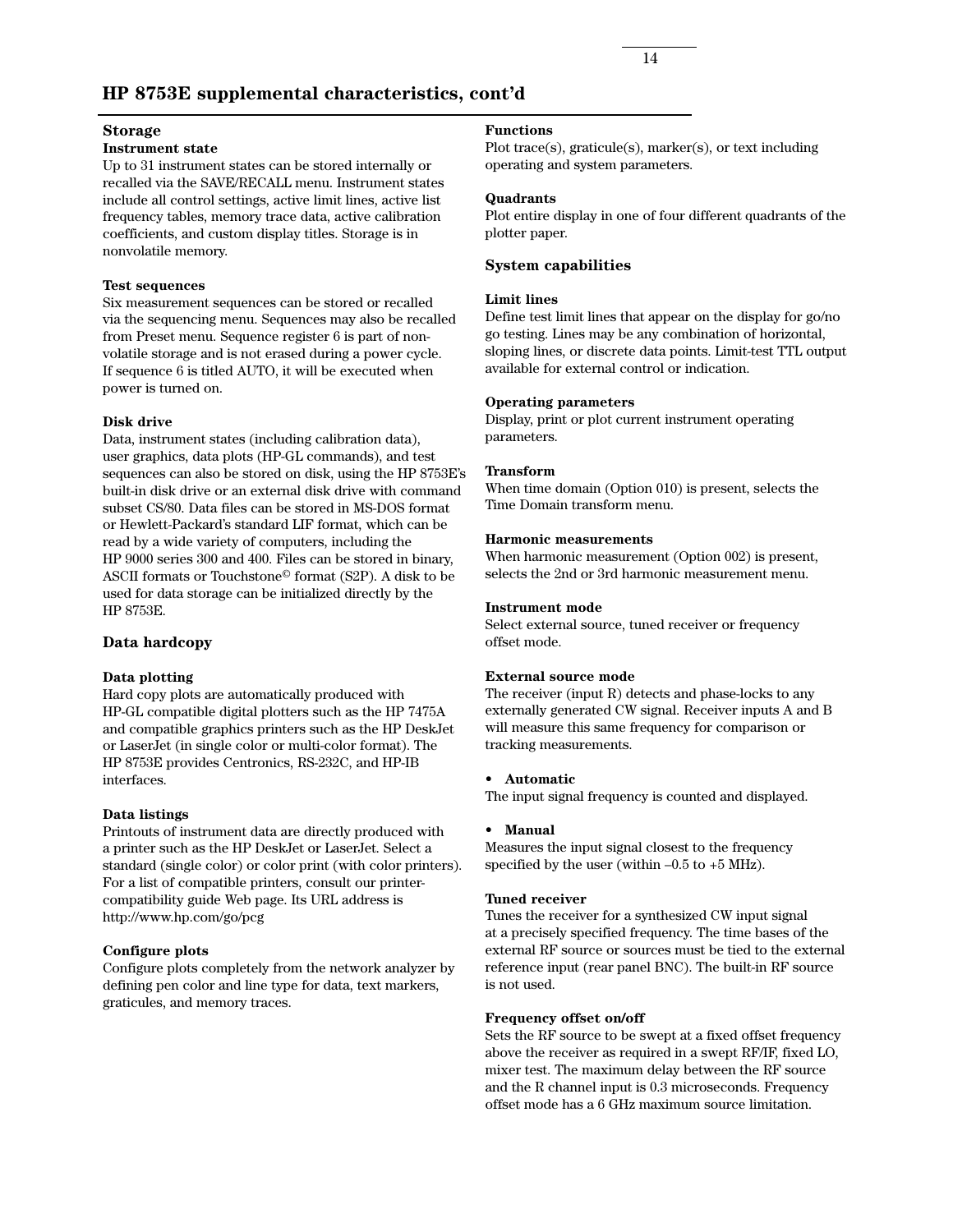#### **Offset value**

Set the offset frequency value.

#### **Service menu**

Select the desired service test, service diagnostic, service or verification mode.

### **Test sequences**

#### **Description**

Create, edit, save or recall a series of front-panel keystrokes to automate a measurement. Each of the six sequence registers can hold approximately 200 instructions. Create or edit a sequence by selecting the sequence menu and then simply performing the front-panel keystrokes that would normally be used to make a manual measurement. Test sequences may contain basic stimulus and measurement functions (frequency, power, parameter, format, scale) advanced operations (time domain, limit testing, display marker values) and basic logical branching (IF limit test fails DO sequence 5). Completed sequences are then saved and can be executed when you are ready to repeat the test.

#### **Storage**

Test sequences can be stored internally to a disk drive and can be loaded from a computer over the HP-IB interface. Sequence 6 is saved in nonvolatile storage and can be used as an autostart routine when titled AUTO.

#### **Branching**

Branch to another sequence on limit test pass/fail, or the loop counter value. Subroutines are also possible via GOSUB.

#### **Other HP-IB instruments**

Send simple commands to HP-IB instruments via the title string.

### **Test sequence BNC output**

Set TTL high or low on the rear panel output.

### **General purpose input/output**

Read or write bits to the output port to control external devices such as part handlers. Eight output and five input TTL lines are available on the parallel port of the HP 8753E.

#### **Other functions**

PAUSE/continue, wait, title sequence, print sequence, duplicate sequence, pause and select. Time Domain (Option 010)

### **Time domain (Option 010)**

#### **Description**

With the time domain option, data from transmission or reflection measurements in the frequency domain is converted to the time domain using a Fourier transformation technique (Chirp Z) and presented on the display. The time domain response shows the measured parameter value versus time. Markers may also be displayed in electrical length (or physical length if the relative propagation velocity is entered).

### **Time stimulus modes**

#### **• Standard stimulus**

Two types of time excitation stimulus waveforms can be simulated during the transformation — a step and an impulse.

### **• External stimulus**

The definition of other time excitation stimulus waveforms can be accomplished using an external controller.

#### **• Low pass step**

This stimulus, similar to a traditional time domain reflectometer (TDR) stimulus waveform, is used to measure low pass devices. The frequency domain data should extend from DC (extrapolated value) to a higher value, the upper limit being defined by the test set used. The time domain response shows the parameter value versus time (multiply by the speed of light, c, to obtain electrical length or by c and Vrel to obtain physical length). The step response is typically used for reflection measurements only.

#### **• Low pass impulse**

This stimulus is also used to measure low pass devices. The frequency domain data should extend from DC (extrapolated value) to a higher value, the maximum frequency determined by the test set. The time domain response shows changes in the parameter value versus time. The impulse response can be used for reflection or transmission measurements.

#### **• Bandpass impulse**

The bandpass impulse stimulates a pulsed RF signal (with an impulse envelope) and is used to measure the time domain response of band-limited devices. The start and stop frequencies are selectable by the user to any values within the limits of the test set used. The bandpass time domain response also shows changes in the parameter values versus time. Bandpass time domain responses are useful for both reflection and transmission measurements.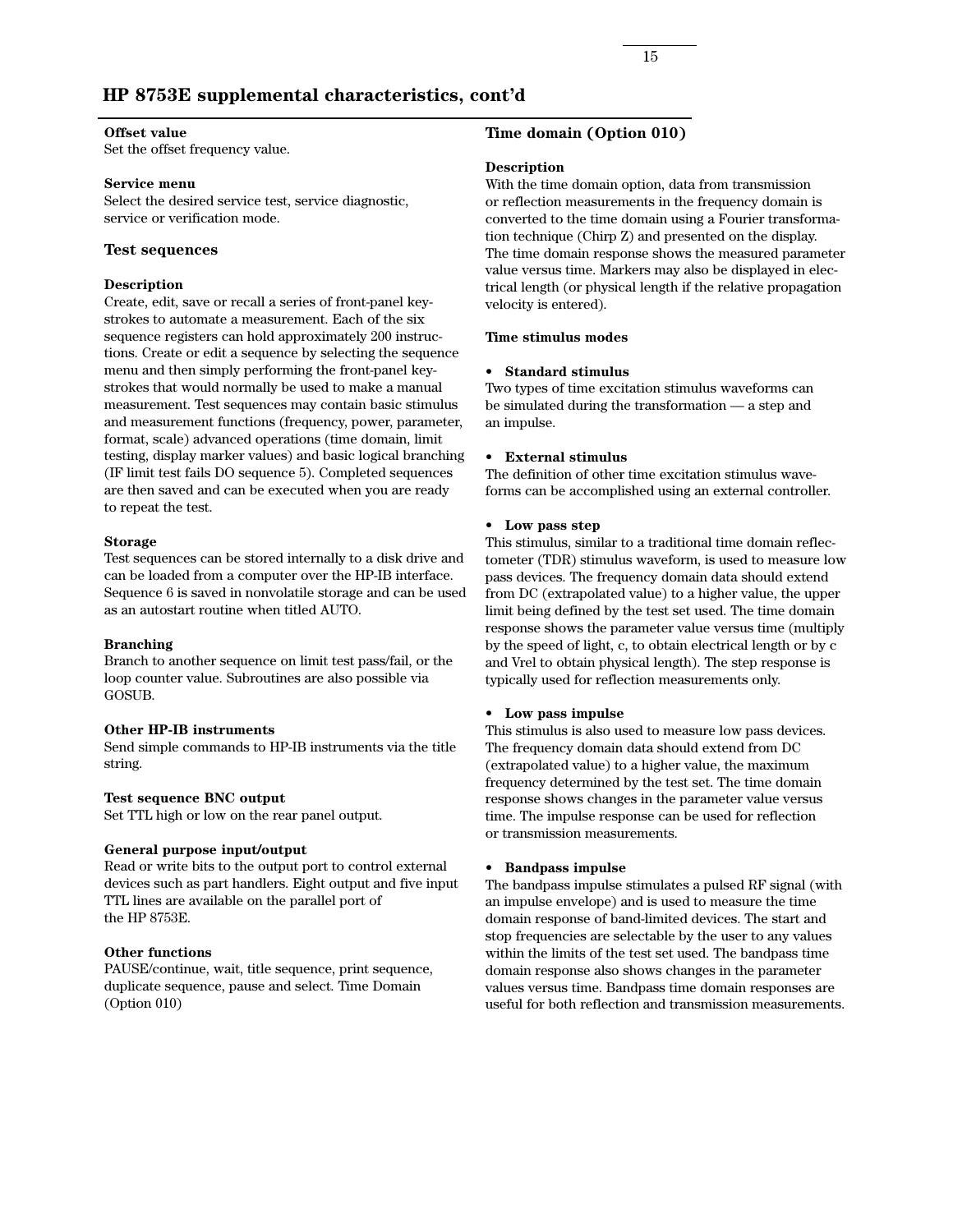### **• Time domain range**

The range over which the display is free of response repetition depends on the frequency span and the number of points. Range, in nanoseconds, is determined by

Range =  $1/\Delta F = \frac{(Number of points in Frequency Domain - 1)}{F}$ Frequency Span (GHz)

### **• Range resolution**

Range-resolution is how closely in time that a response can be located.

Range-resolution = time  $span/(number of points -1)$ 

### **• Windows**

The windowing function can be used to modify (filter) the frequency domain data and thereby reduce overshoot and ringing in the time domain response. Three types of windows are available — minimum, normal, and maximum.

### **• Gating**

The gating function can be used to selectively remove reflection or transmission time domain responses. In converting back to the frequency domain the effects of the responses outside the gate are removed. The location and span of the gate can be controlled by setting either the center position and time span of the gate or by setting the start and stop time of the gate.

### **HP 8753E Options**

### **Harmonic measurements (Option 002)**

### **Description**

Measures amplifier 2nd and 3rd harmonics on a sweptfrequency basis for fundamental signals above 16 MHz. Harmonics are measured up to the maximum frequency range of the receiver. The second harmonic of 1.5 GHz fundamental and 3rd harmonic of a 1 GHz fundamental can be measured and displayed. If Option 006 is installed, the 2nd harmonic of a 3 GHz fundamental and 3rd harmonic of a 2 GHz fundamental can be measured.

**Dynamic range** (source at –10 dBm, receiver  $<-30$  dBm):  $-40$  dBc (minimum) **Accuracy:**  $\frac{1}{1}$   $\pm 1$  dB (< 6 GHz)

### **6 GHz operation (Option 006)**

### **Description**

With the 6 GHz option, performance is specified over the 30 kHz to 6 GHz range. When external source, tuned receiver or harmonic mode is used, the receiver is capable of measuring signals up to 6 GHz.

### **High-stability frequency reference (Option 1D5)**

### **Description**

This option adds an ovenized 10-MHz frequency reference output to the HP 8753E. It is connected to the external reference input on the rear panel. See the "General Characteristics" section for specifications.

### **Measurement throughput summary**

The following table shows typical measurement times in milliseconds.

Typical time for completion (msec)

|                                              | <b>Number of Points</b> |     |     |       |  |
|----------------------------------------------|-------------------------|-----|-----|-------|--|
|                                              | 51                      | 201 | 401 | 1.601 |  |
| <b>Measurement</b>                           |                         |     |     |       |  |
| Uncorrected, 1-port calibration <sub>2</sub> | 40                      | 77  | 127 | 428   |  |
| Two-port calibrations                        | 70                      | 145 | 244 | 845   |  |
| Time domain conversion4                      | 14                      | 46  | 91  | 392   |  |
| <b>HP-IB data transfers</b>                  |                         |     |     |       |  |
| Internal binary                              | 6                       | 11  | 17  | 52    |  |
| ASCII                                        | 40                      | 147 | 289 | 1142  |  |
| IEEE 754 floating point format:              |                         |     |     |       |  |
| $32$ -bit                                    | 8                       | 15  | 25  | 79    |  |
| 64-bit                                       | 9                       | 22  | 40  | 137   |  |
|                                              |                         |     |     |       |  |

### **Remote programming**

#### **Interface**

HP-IB interface operates to IEEE 488-1978 and IEC 625 standards and IEEE 728-1982 recommended practices.

### **Addressing**

The HP-IB address of the HP 8753E can be verified or set from the front panel via the local menu and can range from 0 to 30 decimal (factory set at 16).

#### **Pass control**

Allows the HP 8753E to request control of the HP-IB (when an active controller is present) whenever it needs to output to a plotter or printer.

#### **System controller**

Lets an HP 8753E become a controller on the HP-IB to directly control a plotter or a printer.

#### **Talker/listener**

Lets the HP 8753E become an HP-IB talker/listener when an external controller is present.

4. Option 010 only, gating off.

<sup>1.</sup> Does not include error from the HP 8753D source and receiver harmonics.

<sup>2.</sup> One-port calibration, with a 6 kHz IF bandwidth. Includes system retrace time, but does not

include bandswitch time. Time domain gating is assumed off.

<sup>3.</sup> Same as footnote 2, but for an S21 measurement with full two-port calibration. Includes RF switching time.

<sup>5.</sup> Measured with an HP omnibook 5500 133 pentium computer.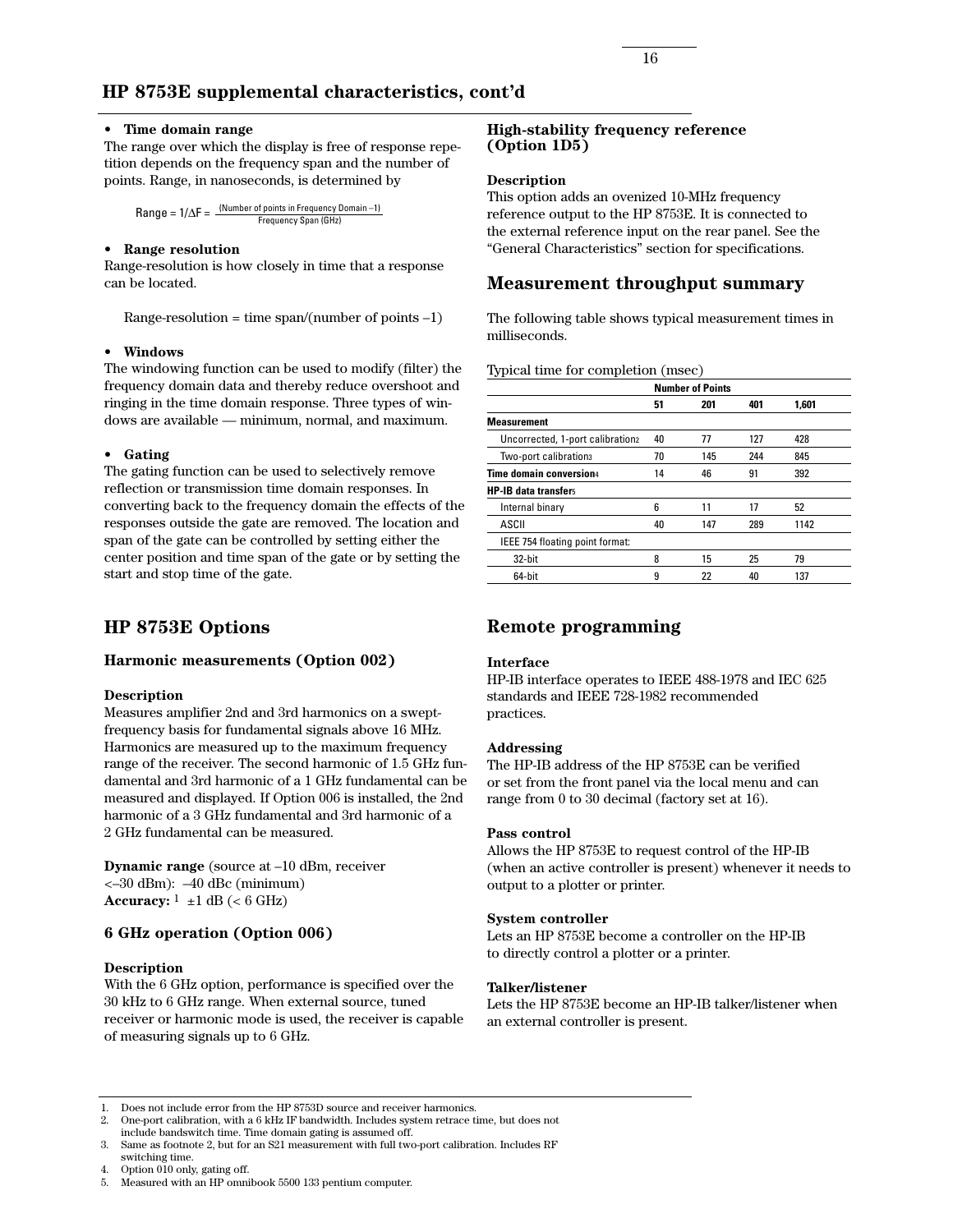### **Transfer formats**

Binary (internal 48-bit floating point complex format) ASCII 32- or 64-bit IEEE 754 floating point format

### **User-accessible graphics**

Using a subset of HP graphics language (HP-GL), vector or text graphics may be written on the HP 8753E via HP-IB. Up to 5 kbytes of data can be stored at one time (4 bytes per vector, 2 bytes per character).

### **Interface function codes**

SH1, AH1, T6, TE0, L4, LE0, SR1, RL1, PP0, DC1, DT0, C1, C2, C3, C10, E2

### **General characteristics**

### **Front panel connectors**

| ттоне ранет соннессотв                   |                                   |
|------------------------------------------|-----------------------------------|
| HP 8753E test ports (without Option 011) |                                   |
| <b>Connector type</b>                    | 7 mm, precision                   |
| Impedance                                | 50 ohms (nominal)                 |
| Connector conductor depth                |                                   |
|                                          | $0.000$ to $0.003$ in.            |
| Option 011 test ports                    |                                   |
| Connector type                           | Type-N                            |
| <b>Impedance</b>                         | 50 ohms (nominal)                 |
| Connector center pin protrusion          |                                   |
|                                          | $0.204$ to $0.207$ in.            |
| Option 075 test ports                    |                                   |
| <b>Connector type</b>                    | Type-N                            |
| Impedance                                | 75 ohms (nominal)                 |
| Connector center pin protrusion          |                                   |
|                                          | $0.204$ to $0.207$ in.            |
| <b>Probe power</b>                       | $+15V \pm 2\% 400$ mA (combined   |
|                                          | load for both probe connections)  |
|                                          | $-12.6V + 5.5\% 300$ mA (combined |
|                                          | load for both probe connections)  |
| Rear panel connectors                    |                                   |

|  | External reference frequency input (EXT REF INPUT) |  |  |  |
|--|----------------------------------------------------|--|--|--|
|  |                                                    |  |  |  |

| Frequency                                              | 1, 2, 5, and 10 MHz $(\pm 200 \text{ Hz at})$ |
|--------------------------------------------------------|-----------------------------------------------|
|                                                        | $10$ MHz $)$                                  |
| Level                                                  | $-10$ dBm to $+20$ dBm, typical               |
| Impedance                                              | $50 \text{ ohms}$                             |
| Connector                                              | BNC(f)                                        |
| High-stability frequency reference output (Option 1D5) |                                               |
| Frequency                                              | 10,0000 MHz                                   |
| <b>Frequency stability</b>                             | $\pm 0.05$ ppm                                |
| $(0^{\circ}$ C to 55 $^{\circ}$ C)                     |                                               |
| Daily aging rate                                       |                                               |
| (after 30 days)                                        | $<3x10^{-9}/day$                              |
| Yearly aging rate                                      | $0.5$ ppm/year                                |
| Output                                                 | 0 dBm minimum                                 |
| Nominal output impedance                               | 50 $\Omega$                                   |
| Connector                                              | BNC(f)                                        |
| External auxiliary input (AUX INPUT)                   |                                               |
| Input voltage limits                                   | $-10V$ to $+10V$                              |
|                                                        |                                               |

**External AM input (EXT AM)**  $\pm 1$  volt into a 5 k  $\Omega$  resistor,

1 kHz maximum, resulting in 8 dB/volt amplitude modulation. BNC (f) connector. **External trigger(EXT TRIGGER)** Triggers on a negative TTL

transition or contact closure to ground. BNC (f) connector.

### **Test sequence output (TEST SEQ)**

By default, this connector outputs a TTL end-of-sweep signal. It can also be programmed by the user in a test sequence to output a user-defined TTL signal. BNC (f) connector.

### **Limit test output (LIMIT TEST)**

This connector outputs a TTL signal of the limit test results. Pass: TTL high. Fail: TTL low. BNC (f) connector.

#### **Test-port bias input (BIAS CONNECT)**

| <b>Maximum</b> voltage       | $+30$ VDC            |
|------------------------------|----------------------|
| <b>Maximum current</b>       |                      |
| (no degradation in RF specs) | $\pm 200 \text{ mA}$ |
| <b>Maximum</b> current       | $+1$ A               |
| Connector                    | BNC(f)               |

**VGA video output (EXT MON)**

This connector drives external VGA monitors.

### **HP-IB**

This connector allows communications with compatible devices including external controllers, printers, plotters, disk drives, and power meters.

#### **Parallel port**

This 25-pin female connector is used with parallel (or Centronics interface) peripherals such as printers and plotters. It can also be used as a general purpose I/O port, with control provided by test sequencing functions.

#### **RS-232C**

This 9-pin male connector is used with serial peripherals such as printers and plotters.

#### **DIN keyboard**

This connector is used for adding an IBM PC-AT compatible keyboard for titles and remote front-panel operation.

### **Test set interconnect**

This connector is used to connect an HP 8753E Option 011 to the HP 85046A/B or 85047A test set. On other HP 8753E analyzers, you can use signal levels on this connector for sequencing or general purpose I/O applications.

17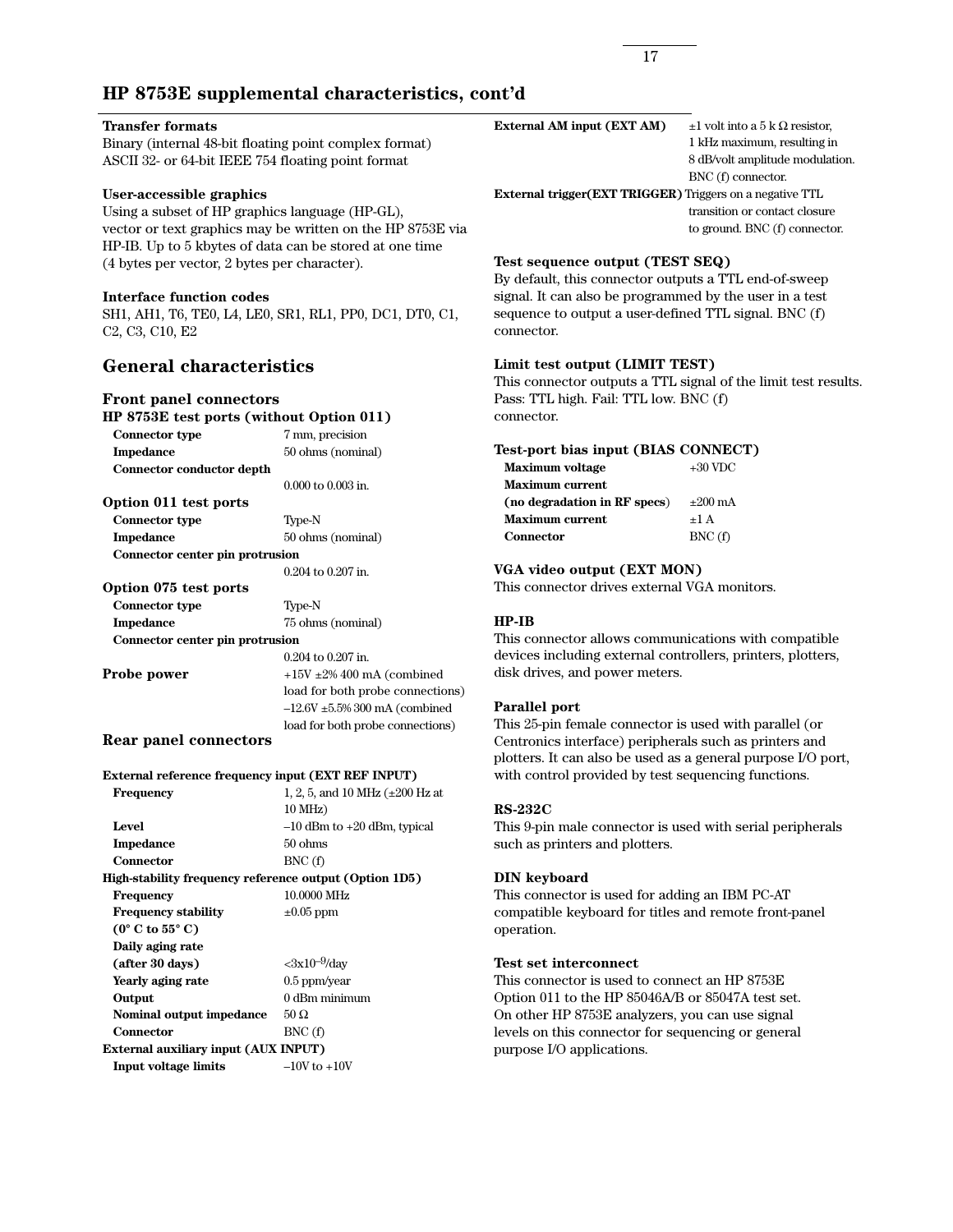### **Internal memory**

Typical data retention time with 3V, 1.2 Ah battery: At 25° C 11904 days (32.6 years) At 40° C 1244 days (3.4 years) At 70° C 250 days (0.68 year)

### **Line power**

48 Hz to 66 Hz 115V nominal (90V to 132V) or 230V nominal (198V to 264V). 280 VA max.

### **Environmental characteristics**

### **General conditions**

RFI and EMI susceptibility: defined by VDE 0730, CISPR Publication 11, and FCC Class B Standards.

ESD (electrostatic discharge): must be eliminated by use of static-safe work procedures and an anti-static bench mat.The flexible rubber keypad protects key contacts from dust, but the environment should be as dust-free as possible for optimal reliability.

| <b>Operating conditions</b>      |                                    |
|----------------------------------|------------------------------------|
| Temperature                      |                                    |
| (unless otherwise noted)         | $0^{\circ}$ to 55 $^{\circ}$ C     |
| Humidity                         | 5% to 95% at 40 $^{\circ}$ C       |
|                                  | (non-condensing)                   |
| Altitude                         | $0$ to $4500$ meters               |
|                                  | $(15,000 \text{ feet})$            |
| Non-operating storage conditions |                                    |
| <b>Temperature</b>               | $-40^{\circ}$ C to $+70^{\circ}$ C |
| Humidity                         | $0$ to 90% relative at             |
|                                  | $+65^{\circ}$ C (non-condensing)   |
| Altitude                         | $0$ to $15,240$ meters             |
|                                  | $(50,000 \text{ feet})$            |

### **Weight HP 8753E**

**Net** 21 kg (46 lb) **Shipping** 35 kg (77 lb)

### **Cabinet dimensions**

(These dimensions exclude front and rear panel protrusions.)

### **HP 8753E**

222 mm H x 425 mm W x 457 mm D (8.75 in x 16.75 in x 18.0 in)



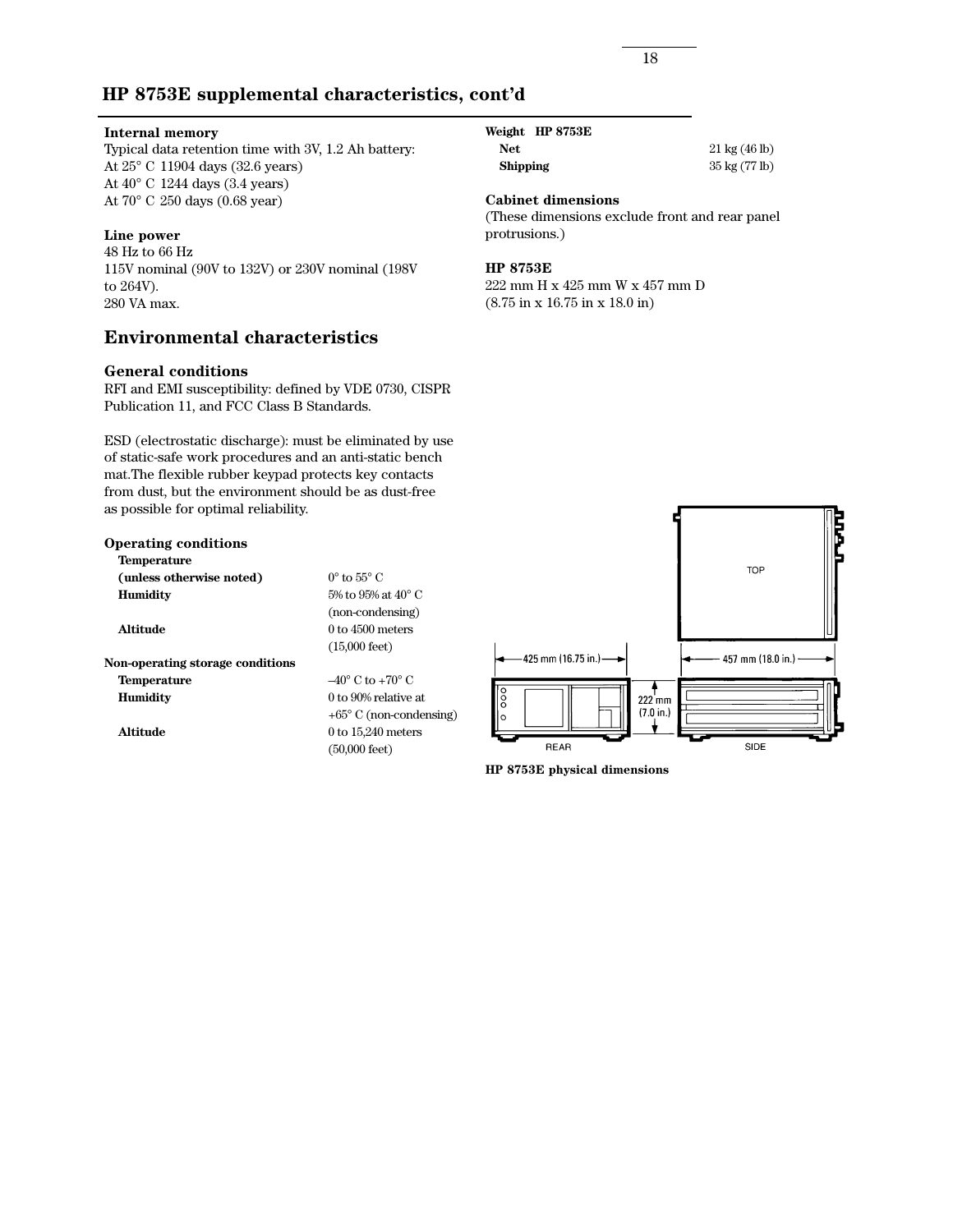### **HP 85046A/B S-parameter test sets**

The HP 85046A/B S-parameter test sets provide the capability to measure reflection and transmission characteristics (including S-parameters) of two-port devices in either direction with a single connection. The test sets are controlled from the HP 8753E Option 011 and include a programmable step attenuator. The frequency range of the HP 85046A 50-ohm test set is 300 kHz to 3 GHz. The HP 85046A has precision 7-mm connectors. The frequency range of the HP 85046B 75-ohm test set is 300 kHz to 2 GHz. The HP 85046B has 75-ohm type-N(f) connectors. Both connectors can be adapted to other interfaces with the appropriate precision adapters.

A standard HP 85046A/B test set contains a solid-state transfer switch, which allows continuous switching of power from port 1 to port 2 for full two-port error correction. Option 009 replaces the transfer switch with a mechanical switch. This provides about 1.5 dB more power at the test port, but does not allow continuous switching, so the user must initiate updates of all four S-parameters for full two-port error correction. Also, the mechanical switch has relays that will wear out faster than the solid-state switch. Approximate lifetime of the mechanical switch is 1 million cycles.

| Specifications HP 85046A(B)                |                                       |
|--------------------------------------------|---------------------------------------|
| Impedance                                  | 50 ohm (75 ohm)                       |
| <b>Frequency range</b>                     | 300 kHz to 3 GHz                      |
|                                            | $(300 \text{ kHz to } 2 \text{ GHz})$ |
| <b>Directivity</b>                         | 35 dB to 1.3 GHz                      |
|                                            | 30 dB to $F_{\rm max}^{-1}$           |
| <b>Typical tracking</b>                    |                                       |
| Transmission magnitude, phase $^2$         |                                       |
| 0.3 MHz to 2.0 MHz                         | $\pm 1.5$ dB, $\pm 20^\circ$          |
| 2.0 MHz to $F_{\text{max}}$                | $\pm 1.5$ dB, $\pm 10^{\circ}$        |
| Reflection magnitude, phase <sup>2</sup>   |                                       |
| 0.3 MHz to 2.0 MHz                         | $\pm 1.5$ dB, $\pm 25^{\circ}$        |
| 2.0 MHz to $F_{\text{max}}$                | $\pm 1.5$ dB, $\pm 10^{\circ}$        |
| <b>Effective source match</b>              |                                       |
| 0.3 MHz to 2.0 MHz                         | 14dB                                  |
| 2.0 MHz to 1.3 GHz                         | 20 dB (17 dB)                         |
| 1.3 GHz to $F_{\text{max}}$                | 16dB                                  |
| <b>Nominal insertion loss</b>              |                                       |
| Input to test port                         | $14 dB + 0.5 dB/GHz$                  |
|                                            | $(19.5 dB + 1 dB/GHz)$                |
| Input to incident                          | $18 dB + 1.5 dB/GHz$                  |
|                                            | $(18 dB + 1.5 dB/GHz)$                |
| Port $1, 2$ to $A, B$                      | $6.5$ dB $+1.0$ dB/GHz                |
|                                            | $(12 dB + 0.5 dB GHz)$                |
| Test set switch/repeatability <sup>3</sup> |                                       |
|                                            | $\pm 0.03$ dB                         |
| Max. operating level                       | +20 dBm                               |
| Damage level                               | $+30$ dBm                             |
| RF attenuator range                        | $70$ dB $(10$ dB steps)               |
| DC bias range                              | $\pm 30$ VDC, 200 mA (some            |
|                                            | degradation of RF specs)              |
|                                            | 500 mA max                            |
| <b>DC</b> bias connectors                  | $50$ ohm BNC $(f)$                    |
| <b>Includes</b>                            | four $190 \text{ mm}$ (7.5 in) type-N |
|                                            | cables and test set interconnect      |
|                                            | cable.                                |
| <b>Dimensions</b>                          | 90 mm H x 432 mm W x 553 mm D         |
| Weight                                     | $9.1 \text{ kg} (20 \text{ lb})$      |
|                                            |                                       |



**HP 85046A schematic**

1. F<sub>max</sub> is the upper frequency limit of the associated test set.<br>2. Degrees, specified as deviation from linear phase.

2. Degrees, specified as deviation from linear phase.<br>3. Typical repeatability is  $+0.01$  dB.

Typical repeatability is  $\pm 0.01$  dB.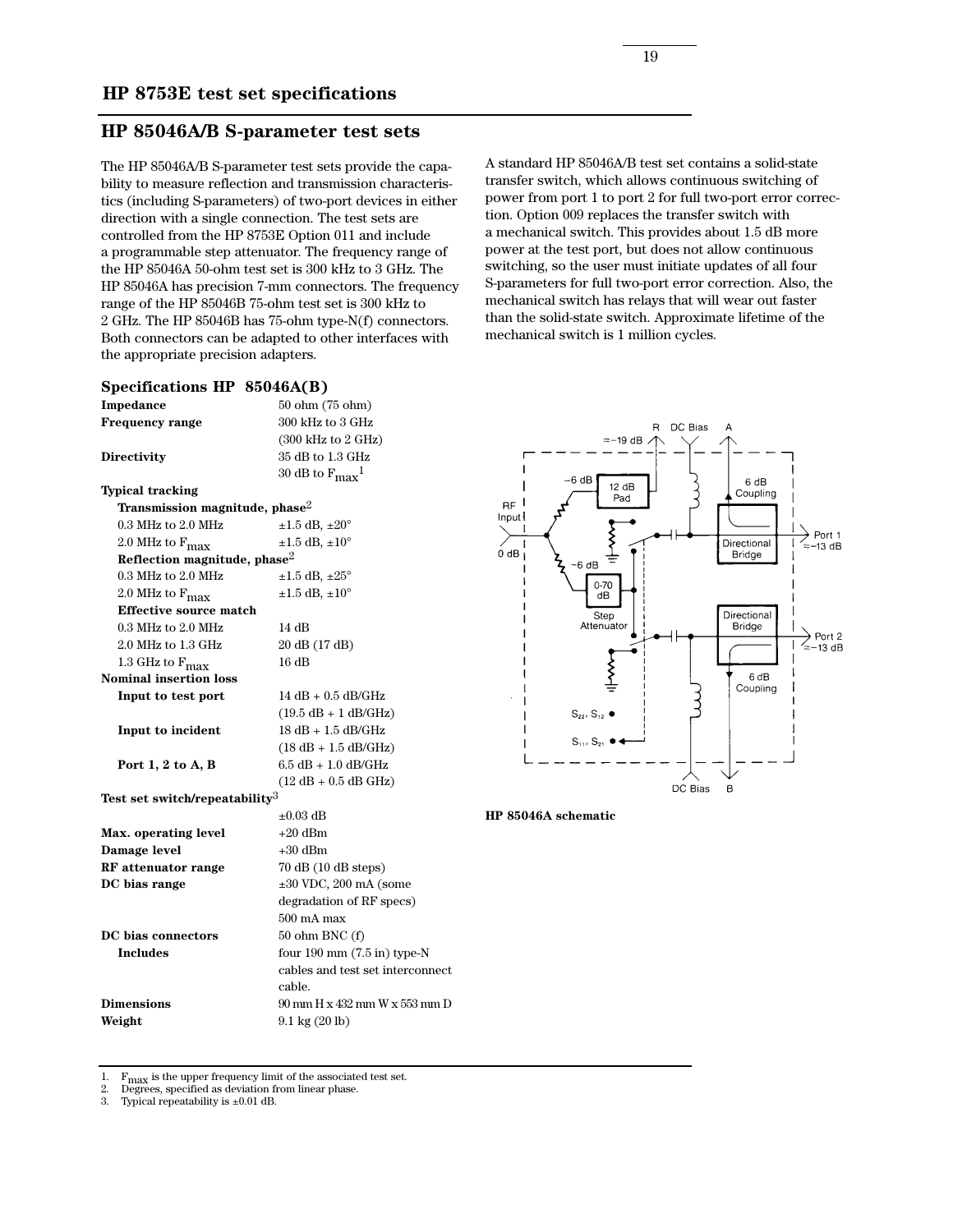### **HP 8753E test set specifications, cont'd**

### **HP 85047A S-parameter test set**

The HP 85047A S-parameter test set provides the capability to simultaneously measure the reflection and transmission characteristics of two-port devices in either direction with a single connection. This test set includes a frequency doubler that can be switched in by an HP 8753B/C Option 006 to measure 3 MHz to 6 GHz in a single sweep or switched out to measure 300 kHz to 3 GHz in a single sweep. The HP 8753E Option 011 does not use the frequency doubler, so the full 300 kHz to 6 GHz range is available. This test set exhibits <5 dB insertion loss between the RF input and the test ports for as high as 15 dBm at the test port, and also includes a programmable step attenuator. There are two rear panel BNC outputs. One provides a TTL signal which indicates the result of a limit test. The second TTL output is controlled from the HP 8753E test sequence function.

| <b>Specifications</b>                      | <b>HP 85047A</b>                      |
|--------------------------------------------|---------------------------------------|
| Impedance                                  | $50 \text{ ohms}$                     |
| <b>Frequency range</b>                     | 300 kHz to 3 GHz and 3 GHz to         |
|                                            | 6 GHz with HP 8753B/C; 300 kHz        |
|                                            | to 6 GHz (HP 8753E Opt. 006)          |
| Directivity <sup>1</sup>                   |                                       |
| 300 kHz to 1.3 GHz                         | $35 \text{ dB}^2$                     |
| 1.3 GHz to 3 GHz                           | $30 \text{ dB}$                       |
| 3 GHz to 6 GHz                             | 25 dB                                 |
| Typical tracking <sup>1</sup>              |                                       |
| Transmission magnitude, phase <sup>3</sup> |                                       |
| 300 kHz to 3 GHz                           | $\pm 1.5$ dB, $\pm 10^{\circ}$        |
| 3 GHz to 6 GHz                             | $+0.5, -2.5$ dB, $\pm 20^{\circ}$     |
| Reflection magnitude, phase <sup>3</sup>   |                                       |
| 300 kHz to 3 GHz                           | $\pm 1.5$ dB, $\pm 10^{\circ}$        |
| 3 GHz to 6 GHz                             | $\pm 1.5$ dB, $\pm 20^{\circ}$        |
| Source match <sup>1</sup>                  |                                       |
| 300 kHz to 1.3 GHz                         | 20 dB                                 |
| $1.3$ GHz to $3$ GHz                       | 16 dB                                 |
| 3 GHz to 6 GHz                             | 14 dB                                 |
| <b>Normal insertion loss</b>               |                                       |
| Input to port 1,2                          | 4.0 dB +0.8 dB/GHz (3 GHz range)      |
|                                            | $17.5$ dB $+0.8$ dB/GHz (6 GHz range) |
| Input to R                                 | $19 dB + 0.5 dB/GHz$ (3 GHz range)    |
|                                            | 34 dB +0.5 dB/GHz (3 GHz range)       |
| Port 1,2 to A,B                            | 16 dB                                 |
| <b>Typical isolation</b>                   | 100 dB (3 GHz range)                  |
|                                            | 90 dB (6 GHz range)                   |
| Test port switch                           |                                       |
| repeatability <sup>4</sup>                 | $\pm 0.03$ dB                         |
| <b>Maximum operating level</b>             | $+20$ dBm                             |
| Damage level                               | $+30$ dBm                             |
| <b>RF</b> attenuator range                 | $70$ dB $(10$ dB steps)               |
| DC bias range                              | $\pm 30$ VDC, 200 mA, no degradation  |
|                                            | in RF specs, 1A max.                  |

| <b>RF</b> connectors |                                                             |
|----------------------|-------------------------------------------------------------|
| <b>Port 1,2</b>      | 7 mm precision                                              |
| All others           | $50$ ohm type $N(f)$                                        |
| <b>Dimensions</b>    | $90 \text{ mm}$ H x $432 \text{ mm}$ W x $553 \text{ mm}$ D |
| Weight               | $10 \text{ kg} (22 \text{ lb})$                             |

A standard HP 85047A test set contains a solid-state transfer switch, which allows continuous switching of power from port 1 to port 2 for full two-port error correction. Option 009 replaces the transfer switch with a mechanical switch. This provides about 2.5 to 3.5 dB more power at the test port, but does not allow continuous switching, so the user must initiate updates of all four s-parameters for full two-port error correction. Also, the mechanical switch has relays that will wear out faster than the solid-state switch. Approximate lifetime of the mechanical switch is 1 million cycles.





1. These can be greatly improved with accuracy enhancement.<br>2. Some degradation at environmental extremes below 600 kHz

2. Some degradation at environmental extremes below 600 kHz.<br>3. Degrees specified as deviation from linear phase 3. Degrees, specified as deviation from linear phase

4. Typical repeatability is  $\pm 0.01$  dB.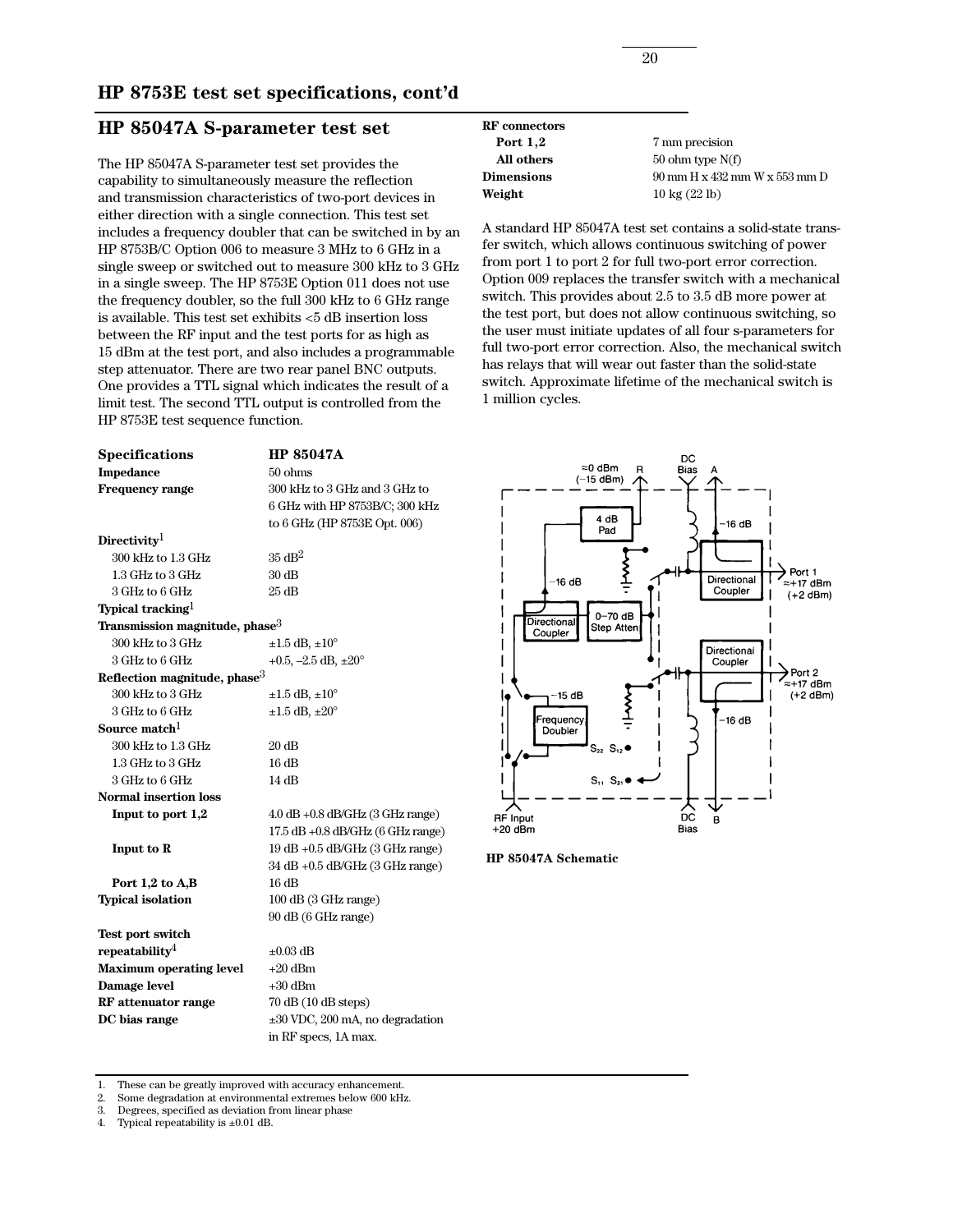### **HP 8753E accessories**

### **Calibration kits**

Vector accuracy enhancement procedures require that the systematic errors of the measurement system be characterized by measuring known devices (standards) on the system over the frequency range of interest. The following calibration kits contain precision standards in many different connector types. Return loss specifications or typical values are provided where available for the terminations and adapters.

### **HP 85031B 7-mm calibration kit**

Contains precision 7-mm standards used to calibrate the HP 8753E for measurement of devices with precision 7 mm connectors.

| Includes<br>HP part number      |                                                                   |
|---------------------------------|-------------------------------------------------------------------|
| 7 mm short/open circuit         | 85031-60001                                                       |
| 7 mm 50-ohm term (two each)     | 00909-60008                                                       |
| Specifications for terminations | DC to 5 GHz: $RL \ge 52$ dB                                       |
|                                 | $5 \text{ to } 6 \text{ GHz}: \quad \text{RL} \geq 46 \text{ dB}$ |

### **HP 85032B 50-ohm type-N calibration kit**

Contains precision 50-ohm type-N standards used to calibrate the HP 8753E and 50-ohm test sets for measurement of devices with 50-ohm type-N connectors. Precision phase-matched 7-mm to type-N adapters are included for accurate measurements of non-insertable devices.

| <b>Includes</b>                 | HP part number  |                 |
|---------------------------------|-----------------|-----------------|
| N-male 50-ohm termination       | 00909-60009     |                 |
| N-female 50-ohm termination     | 00909-60010     |                 |
| N-male short circuit            | 85032-60008     |                 |
| N-female short circuit          | 85032-60009     |                 |
| N-female open circuit           | 85032-60012     |                 |
| N-male open circuit             | 85032-60007     |                 |
| 7 mm to N-male adapter          |                 |                 |
| (two each)                      | 85054-60009     |                 |
| 7 mm to N-female adapter        |                 |                 |
| (two each)                      | 85054-60001     |                 |
| Specifications for terminations | DC to 3 GHz:    | $RL \geq 49$ dB |
|                                 | $2$ to $3$ GHz: | $RL \geq 46$ dB |
|                                 | $3$ to 6 GHz:   | $RL \geq 40$ dB |
| Typical adapter characteristics | DC to 6 GHz:    | $RL \geq 30$ dB |

### **HP 85033D 3.5-mm calibration kit**

Contains a set of precision 3.5-mm standards to calibrate the HP 8753E and 50-ohm test sets for the measurement of devices with precision 3.5-mm and SMA connectors. Precision phase-matched 7-mm to 3.5-mm adapters are included for accurate measurements of non-insertable devices.

| Includes                         | <b>HP</b> part number |                 |
|----------------------------------|-----------------------|-----------------|
| 3.5-mm-male 50-ohm termination   | 85033-60009           |                 |
| 3.5-mm-female 50-ohm termination | 85033-60010           |                 |
| 3.5-mm-female short              | 85033-60014           |                 |
| 3.5-mm-male short                | 85033-60013           |                 |
| 3.5-mm-female open               | 85033-60012           |                 |
| 3.5-mm-male open                 | 85033-60011           |                 |
| 7-mm to 3.5-mm female            |                       |                 |
| adapter (two)                    | 1250-1747             |                 |
| 7-mm to 3.5-mm male              |                       |                 |
| adapter (two)                    | 1250-1746             |                 |
| Specifications for terminations  | $DC$ to $1.3$ GHz:    | $RL \geq 46$ dB |
|                                  | $1.3$ to $3$ GHz:     | $RL \geq 44$ dB |
|                                  | $3$ to 6 GHz:         | $RL \geq 38$ dB |
| Typical adapter characteristics  | $DC$ to 6 GHz:        | $RL \geq 34$ dB |
|                                  |                       |                 |

### **HP 85036B 75-ohm type-N calibration kit**

Contains a set of precision 75-ohm type-N standards to calibrate the HP 8753E and 75-ohm test sets for measurement of devices with 75-ohm type-N connectors. Precision phased matched adapters are included for accurate measurements of non-insertable devices.

| Includes                            | <b>HP</b> part number |                 |
|-------------------------------------|-----------------------|-----------------|
| N-male 75-ohm termination           | 00909-60019           |                 |
| N-female 75-ohm termination         | 00909-60020           |                 |
| N-female 75-ohm short.              | 85036-60011           |                 |
| N-male 75-ohm short                 | 85036-60012           |                 |
| N-female open                       | 85032-20001           |                 |
| N-male open                         | 85032-60007           |                 |
| N-male to N-male 75-ohm adapter     | 85036-60013           |                 |
| N-female to N-female 75-ohm adapter | 85036-60014           |                 |
| N-male to N-female 75-ohm adapter   | 85036-60015           |                 |
| Specifications for terminations     | DC to 2 GHz:          | $RL \geq 46$ dB |
|                                     | 2 to 3 GHz:           | $RL \geq 40$ dB |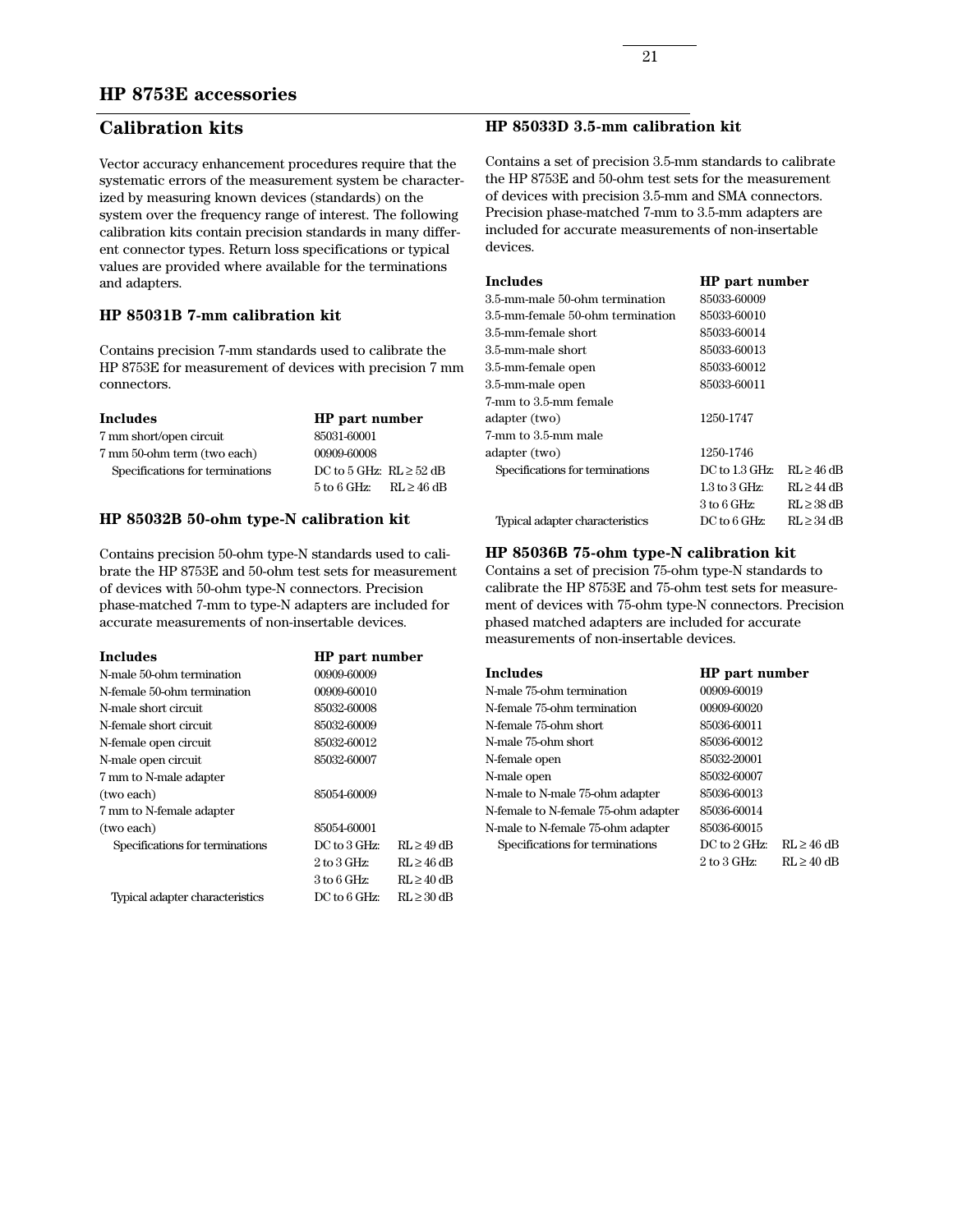### **HP 85039B type-F calibration kit**

Contains a set of 75-ohm type-F standards to calibrate the HP 8753E and 75-ohm test set for the measurement of devices with type-F connectors.

| Includes                            | HP part number  |                 |
|-------------------------------------|-----------------|-----------------|
| F-male 75-ohm termination           | 85039-60007     |                 |
| F-female 75-ohm termination         | 85039-60004     |                 |
| Specifications for termination      | DC to 1 GHz:    | $RL \geq 45$ dB |
|                                     | $1$ to $3$ GHz: | $RL \geq 38$ dB |
| F-male 75-ohm short                 | 85039-60008     |                 |
| F-female 75-ohm short               | 85039-60003     |                 |
| F-male 75-ohm open                  | 85039-60009     |                 |
| F-female 75-ohm open                | 85039-60005     |                 |
| F-female to F-female 75-ohm adapter | 85039-60002     |                 |
| F-male to F-male 75-ohm adapter     | 85039-60006     |                 |
| Typical type-F adapter              |                 |                 |
| characteristics                     | DC to 1 GHz:    | $RL \geq 40$ dB |
|                                     | $1$ to $3$ GHz: | $RL \geq 32$ dB |
| F-female to N-male 75-ohm adapter   | 85039-60013     |                 |
| F-male to N-female 75-ohm adapter   | 85039-60011     |                 |
| Typical type-F to type-N adapter    |                 |                 |
| characteristics                     | DC to 1 GHz:    | $RL \geq 38$ dB |
|                                     | 1 to 3 GHz:     | RL≥32 dB        |

### **Verification kits**

Measuring known devices other than the standards used in calibration is an easy way to verify the proper operation of an HP 8753E measurement system. HP offers verification kits which include devices, with data, for verifying the error-corrected measurements of an HP 8753E and 50-ohm test sets.

### **HP 85029B 7-mm verification kit**

Contains a set of precision 7-mm devices, with data traceable to NIST\* used to compare the calibrated performance of an HP 8753E measurement system. The HP 85031B 7-mm calibration kit is required for complete verification.

### **Test-port return cables**

Hewlett-Packard offers high quality RF cables used to connect the HP 8753E and test sets to devices under test. These cables offer excellent RF shielding for high dynamic range measurements.

### **HP 11851B 50-ohm type-N RF cable kit**

Recommended for use with the HP 11850C/D three way power splitters. Kit includes three phase-matched 610-mm (24 in) cables and one 860-mm (34 in) cable.

| Return loss    | $> 24$ dB to 3 GHz  |
|----------------|---------------------|
| Phase tracking | $\pm$ 4° at 1.3 GHz |

1. National Institute of Standards and Technology.

### **HP 11857B 75-ohm type-N test port return cables**

A pair of 610-mm (24 in) test port return cables for use with the HP 8753E or HP 85046B 75-ohm S-parameter test set.

| Return loss    | $> 24$ dB to 2 GHz  |
|----------------|---------------------|
| Phase tracking | $\pm$ 2° at 1.3 GHz |

#### **HP 11857D 7-mm test-port return cables**

A pair of 610-mm (24 in) test port return cables for use with the HP 8753E or HP 85046A, HP 85047A S-parameter test sets. These cables can be used with connector types other than 7-mm with the appropriate precision adapters.

| Return loss    | $>24$ dB to 3 GHz   |
|----------------|---------------------|
|                | $>20$ dB to 6 GHz   |
| Phase tracking | $\pm$ 2° at 1.3 GHz |

### **HP 11850C/D three-way power splitters**

|                                | <b>HP 11850C</b>             | <b>HP 11850D</b>              |
|--------------------------------|------------------------------|-------------------------------|
| Impedance                      | 50 ohms                      | 75 ohms                       |
| Frequency range                | $DC$ to $3$ GHz              | DC to 2 GHz                   |
| Tracking                       | $\pm 25$ dB, $\pm 3^{\circ}$ | $\pm 2$ dB, $\pm 2.5^{\circ}$ |
| <b>Equivalent source match</b> | 30 dB at 1.3 GHz             | 30 dB at 1.3 GHz              |
| (ratio or leveling)            | 20 dB at 3 GHz               | 20 dB at 2 GHz                |
| Nominal insertion loss         | $9.5 dB + 1 dB/GHz$          | $7.8\,\mathrm{dB}$            |
| Input port match               |                              |                               |
| DC to 1.3 GHz                  | 20 dB                        | 20 dB                         |
| 1.3 GHz to Fmax                | $10 \text{ dB}$              | $10\,\mathrm{dB}$             |
| <b>Maximum operating level</b> | $+20$ dB                     | $+20$ dB                      |
| Damage level                   | $+30$ dB                     | $+30$ dB                      |
| <b>RF</b> connectors           |                              |                               |
| RF input                       | $50$ ohm type-N $(f)$        | $50$ ohm type-N(f)            |
| All others                     | $50$ ohm type-N $(f)$        | $75$ ohm type-N $(f)$         |
| Includes                       |                              | 3 each HP 11852B              |
|                                |                              | 50 to 75 ohm                  |
|                                |                              | minimum loss pads             |
| Recommended                    |                              |                               |
| accessories                    | HP 11851B RF cable kit       |                               |

### **HP 11667A 50-ohm power splitter**

| <b>Frequency range</b>                      | DC to 18 GHz          |  |
|---------------------------------------------|-----------------------|--|
| <b>Typical insertion loss</b>               | 6 dB                  |  |
| Equivalent source match                     | 26 dB to 4 GHz        |  |
|                                             | $21$ dB to 8 GHz      |  |
|                                             | 17 dB to 18 GHz       |  |
| <b>Tracking</b>                             | $+15$ dB to $4$ GHz   |  |
| (between output arms)                       | $\pm 2$ dB to 8 GHz   |  |
|                                             | $+25$ dB to 18 GHz    |  |
| <b>Maximum operating level</b> $\pm$ 27 dBm |                       |  |
| Connectors                                  | $50$ ohm type-N $(f)$ |  |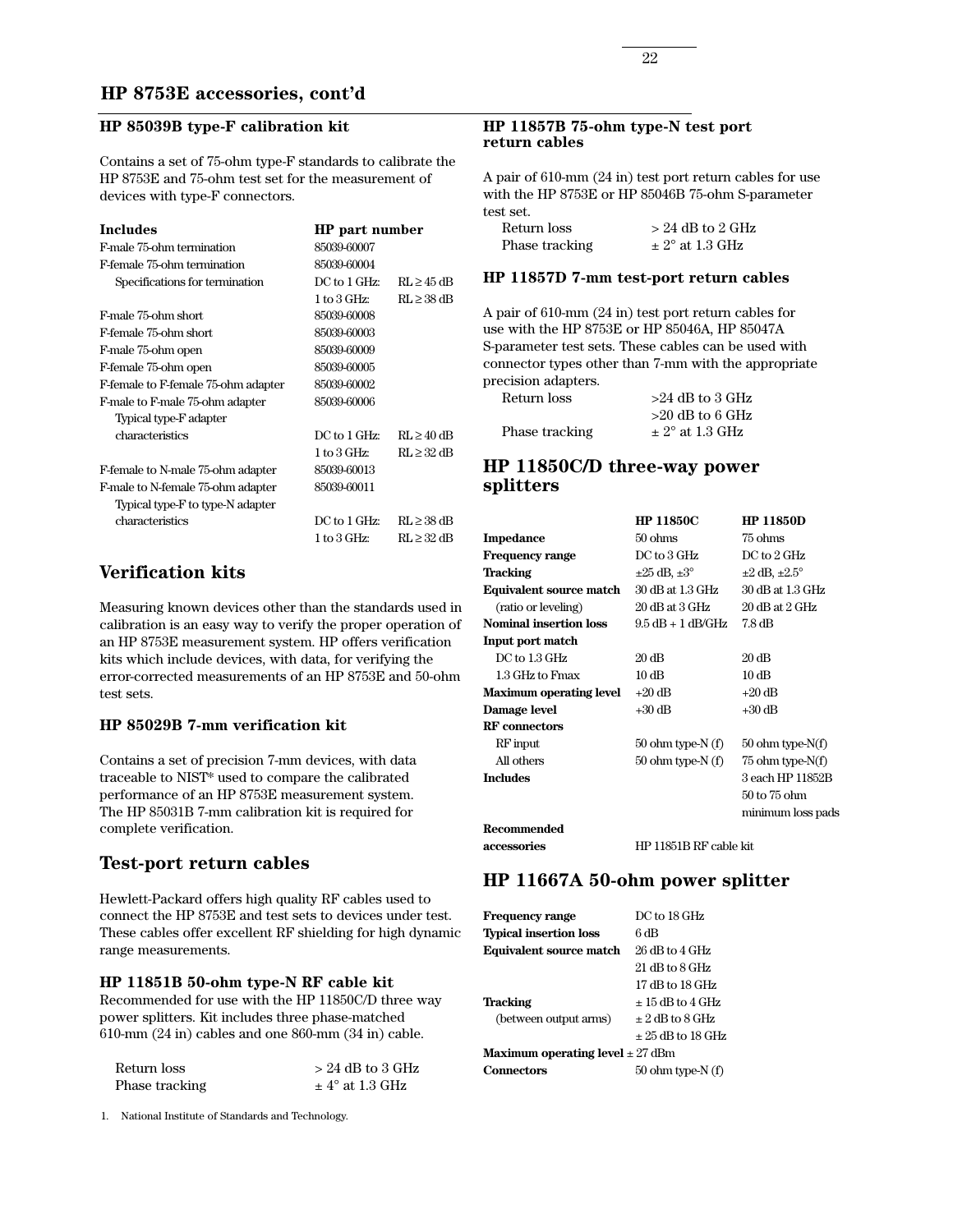### **HP 8753E accessories, cont'd**

| Opt 001                 | type- $N(m)$ on RF input                 | <b>HP 11855A</b> |
|-------------------------|------------------------------------------|------------------|
|                         | type- $N(f)$ on outputs                  | <b>Includes</b>  |
| Opt $002$               | type- $N(f)$ on RF input                 | Type-N $(f)$ sl  |
|                         | precision 7-mm on outputs                | Type- $N(m)$ :   |
| Dimensions              | 46 mm H x 52 mmW x 19 mm D               | Type-N $(m)$ t   |
|                         | $(1.8 \times 2.0 \times 0.7 \text{ in})$ | Type-N $(f)$ to  |
| Recommended accessories |                                          | Type-N $(m)$     |

HP 11851B RF cable kit

### **HP 11852B 50 to 75-ohm minimum loss pad**

| <b>Frequency range</b>        | $DC$ to $3.0$ GHz                                 |
|-------------------------------|---------------------------------------------------|
|                               |                                                   |
| <b>Nominal insertion loss</b> | $5.7 \text{ dB}$                                  |
| Return loss                   | 32 dB (300 kHz to 2 GHz)                          |
|                               | 27 dB (2 GHz to 3 GHz)                            |
| <b>Maximum input power</b>    | 250 mW (+24 dBm)                                  |
| <b>Connectors</b>             | 50-ohm type-N (f) to 75-ohm type-N                |
|                               | $(m)$ standard, 50-ohm type-N $(m)$ to            |
|                               | 75-ohm type-N (f) with Option 004                 |
| <b>Dimensions</b>             | 14-mm $D \times 70$ -mm $L (0.56$ in $x 2.75$ in) |
| Weight                        | Net $0.1 \text{ kg } (0.316 \text{ lb})$          |

### **50-ohm accessory kits**

The HP 11853A 50-ohm type-N and the HP 11854A 50-ohm BNC accessory kits provide the RF components generally required when using either the HP 85046A, HP 85047A or the HP 11850C with the HP 8753E Option 011 when measuring devices having 50-ohm type-N or BNC connectors. These kits are supplied with a storage case.

### **HP 11853A 50-ohm type-N accessory kit**

| Includes                        | HP part number |
|---------------------------------|----------------|
| Type- $N(f)$ short              | HP 11511A      |
| Type- $N(m)$ short              | HP 11512A      |
| Type-N $(m)$ to N $(m)$ adapter | HP 1250-1475   |
| Type-N $(f)$ to N $(f)$ adapter | HP 1250-1472   |

## **HP 11854A 50-ohm BNC accessory kit**

| <b>Includes</b>                  | <b>HP</b> part number |
|----------------------------------|-----------------------|
| Type-N (m) to BNC female adapter | 1250-1476             |
| Type-N (m) to BNC male adapter   | 1250-1473             |
| Type-N (f) to BNC male adapter   | 1250-1477             |
| Type-N (f) to BNC female adapter | 1250-1474             |
| BNC (m) short                    | 1250-0929             |

### **75-ohm accessory kits**

The HP 11855A 75-ohm type-N and the HP 11856A 75-ohm BNC accessory kits provide the RF components generally required when using either the HP 85046B or the HP 11850D power splitter with the HP 8753E Option 011 when measuring devices having 75-ohm type-N or BNC connectors. These kits are supplied with a storage case.

|  |  |  | HP 11855A 75-ohm type-N accessory kit |  |
|--|--|--|---------------------------------------|--|
|--|--|--|---------------------------------------|--|

| <b>Includes</b>                 | <b>HP</b> part number |
|---------------------------------|-----------------------|
| Type- $N(f)$ short              | 1250-1531             |
| Type- $N(m)$ short              | 1250-1530             |
| Type-N $(m)$ to N $(m)$ adapter | 1250-1528             |
| Type-N $(f)$ to N $(f)$ adapter | 1250-1529             |
| Type- $N(m)$ termination        | 1250-1532             |
|                                 |                       |

### **HP 11856A 75-ohm BNC accessory kit**

| <b>Includes</b>                   | <b>HP</b> part number |
|-----------------------------------|-----------------------|
| Type- $N(m)$ to BNC $(f)$ adapter | 1250-1535             |
| Type-N $(m)$ to BNC $(m)$ adapter | 1250-1533             |
| Type-N $(m)$ to BNC $(m)$ adapter | 1250-1534             |
| Type-N $(f)$ to BNC $(m)$ adapter | 1250-1536             |
| $BNC(m)$ short                    | 1250-0929             |
| BNC (m) termination               | 11652-60010           |

### **RF limiter**

Externally attaches to one or both ports of the analyzer. Provides protection against potential high power transients from external devices.

### **Specifications**

### **HP 11930A 7-mm RF limiter**

| <b>Frequency range</b>        | DC to 6 GHz                     |
|-------------------------------|---------------------------------|
| <b>Nominal insertion loss</b> | $1.0$ dB $<$ 3 GHz              |
|                               | $1.5$ dB $<$ 6 GHz              |
| <b>Return loss</b>            | $22 \text{ dB} < 3 \text{ GHz}$ |
|                               | $20 \text{ dB} < 6 \text{ GHz}$ |
| <b>Maximum input power</b>    | ЗW                              |
| Maximum DC                    | 30 V, 350 mA                    |

### **HP 11930B 50-ohm type-N RF limiter\*\***

| <b>Frequency range</b>        | 5 MHz to 6 GHz      |
|-------------------------------|---------------------|
| <b>Nominal insertion loss</b> | $1.0$ dB $<$ 3 GHz* |
|                               | $1.5$ dB $< 6$ GHz  |
| Return loss                   | $21$ dB $<$ 3 GHz*  |
|                               | 17 dB < 6 GHz       |
| <b>Maximum input power</b>    | ЗW                  |

\* Return loss and insertion loss limited below 16 MHz by series capacitor.

\*\* Internal bias tees cannot be used with this limiter.

### **HP 85024A high frequency probe**

This probe is designed for easy in-circuit sweep measurements. An input capacitance of only 0.7 pF shunted by 1 megohm of resistance permits high frequency probing without adversely loading the circuit. High probe sensitivity allows measurements to be made while taking advantage of the full dynamic range of the instrument. Two probes may be powered directly from the front panel of the HP 8753E. Refer to technical data sheet #5954-8393.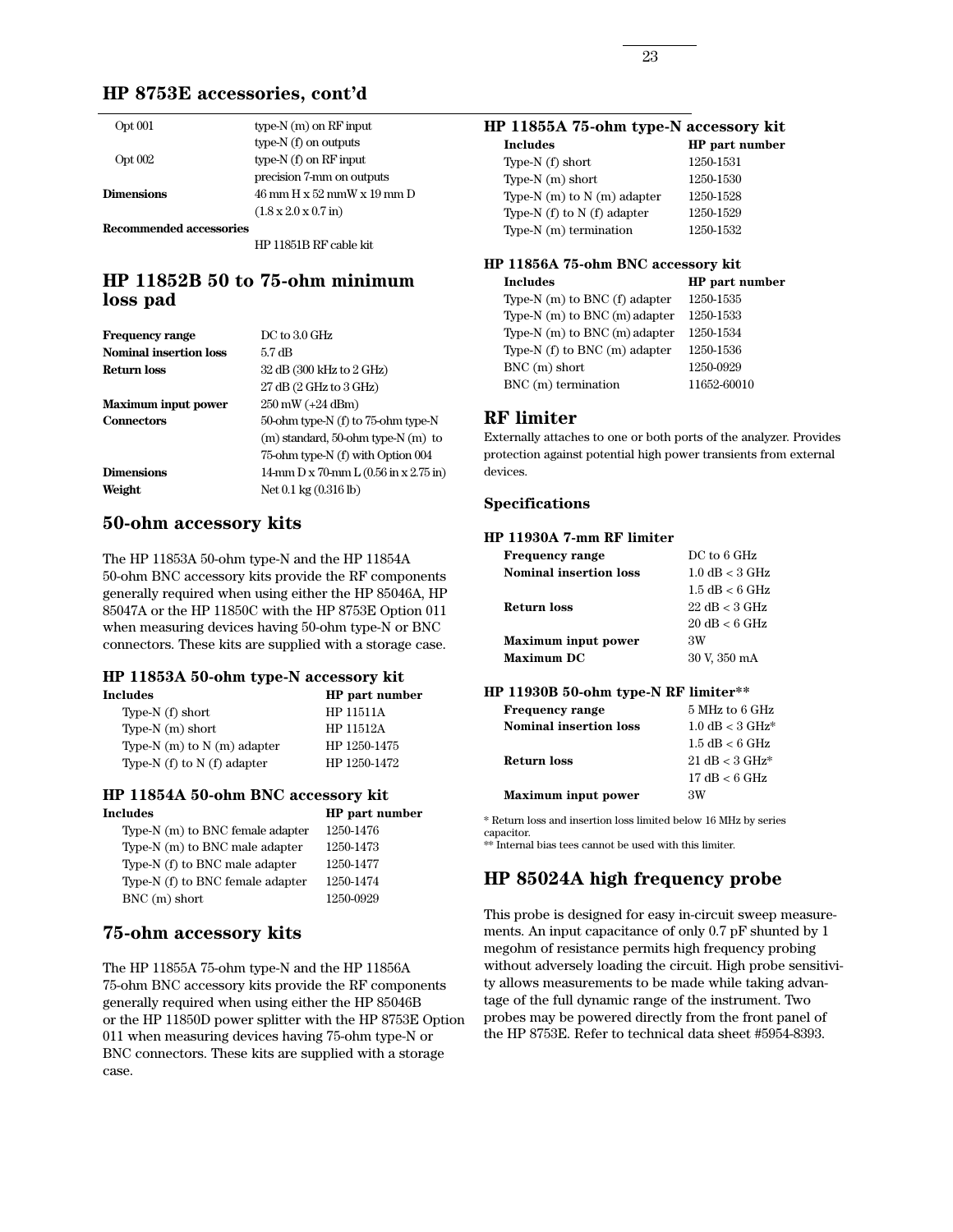### **HP 8753E accessories, cont'd**

### **Specifications**

| ~ poemecanono                                           |                                      |
|---------------------------------------------------------|--------------------------------------|
| <b>Input capacitance (at 500 MHz)</b> <0.7 pF (nominal) |                                      |
| <b>Input resistance</b>                                 | 1 Megohm (nominal)                   |
| <b>Bandwidth</b>                                        | 300 kHz to 3 GHz                     |
| Gain (at 500 MHz)                                       | $0 dB \pm 1 dB$                      |
| <b>Frequency response</b>                               | $\pm 1$ dB (300 kHz to 1 GHz)        |
|                                                         | $+2$ , $-3$ dB, $(1$ GHz to $3$ GHz) |
| Input voltage for < 1 dB compression                    |                                      |
|                                                         | 0.3V                                 |
| Supplement characteristics                              |                                      |
| Noise figure                                            | $< 50$ dB ( $< 100$ MHz)             |
|                                                         | $< 25$ dB (100 MHz to 3 GHz)         |
| Includes                                                | HP part/model number                 |
| Type-N (m) adapter                                      | 11880A                               |
| 10:1 divider                                            | 11881A                               |
| Spare 12 mil probes                                     | 85024-20012                          |
| 2.5-inch ground lead                                    | 01223-61302                          |
| Hook tip                                                | 10229                                |
| Spanner tip                                             | 5060-0549                            |
| Probe tip nut driver                                    | 8710-1806                            |

### **HP 11608A transistor fixture**

Provides the capability of completely characterizing stripline transistors when used with the HP 8753E or the HP 85046A or HP 85047A S-parameter test sets. A throughline microstrip and bolt-in grounding structure machinable for special packages is included.

### **Specifications**

| <b>Frequency range</b> | DC to 12.4 GHz                  |
|------------------------|---------------------------------|
| Impedance              | 50 ohms nominal                 |
| Return loss            | $> 26$ dB to 4 GHz;             |
|                        | $>$ 23 dB, 4 to 8 GHz;          |
|                        | $> 19$ dB, 8 to 12.4 GHz        |
| Package styles         |                                 |
| Option 003             | 0.205 in diameter packages.     |
|                        | Includes a short circuit termi- |
|                        | nation and a 50 ohm through-    |
|                        | section for calibration.        |
| Connectors             | 7-mm precision                  |

### **HP 85043D systems cabinet**

### **HP 8347A RF amplifier**

This general purpose broadband amplifier is designed for maximum reliability and configured for convenience when interfacing with the HP 8753E. The HP 8347A RF amplifier delivers increased power across a 300 kHz to 3 GHz frequency range. Adjustable leveled output power between  $+20$  dBm (100 mW) to  $+5$  dBm (3.16 mW) can be achieved.

The HP 8347A provides leveled output power without using an external coupler and detector, since these parts are built-in. The external ALC can be directly connected to the External AM input on the HP 8753E. This capability is especially useful for achieving high dynamic range measurements at faster sweep rates.

### **Specifications**

| Frequency                   | $100$ kHz to $3$ GHz                                    |
|-----------------------------|---------------------------------------------------------|
| Gain                        | 25 dB minimum                                           |
| Output power (leveled)      | $+5$ dBm to $+20$ dBm                                   |
| (adjustable)                |                                                         |
| <b>Maximum output power</b> | 24 dBm (typical)                                        |
| Leveled power flatness      | $\pm 1.5$ dB                                            |
| Impedance                   | 50 ohms nominal                                         |
| SWR                         |                                                         |
| Input                       | $2.2:1 \text{ max}$                                     |
| Output                      | $1.6:1$ (ALC on)                                        |
| <b>Spectral purity</b>      |                                                         |
| <b>Harmonics</b>            | $-20$ dBc at dBm                                        |
| Third order intercept       | $+30$ dBm (nominal)                                     |
| Typical noise figure        | 13.5 dB                                                 |
|                             | $(100 \text{ MHz to } 3 \text{ GHz})$                   |
| <b>RF</b> connectors        | Type-N female                                           |
| <b>Dimensions</b>           | 102-mm $H \times 213$ -mm                               |
|                             | $W \times 297$ -mm D                                    |
|                             | $(4.0 \text{ in } x 8.4 \text{ in } x 11.7 \text{ in})$ |
| Weight                      | net $3.5 \text{ kg} (7.7 \text{ lb})$                   |

The HP 85043D systems cabinet has been ergonomically designed specifically for the HP 8753E Option 011 and the HP 85046A/B or HP 85047A S-parameter test sets. The 132 cm (52-in) system cabinet incudes a bookcase, a drawer, and a convenient work surface.



**Extended dynamic range test configuration**